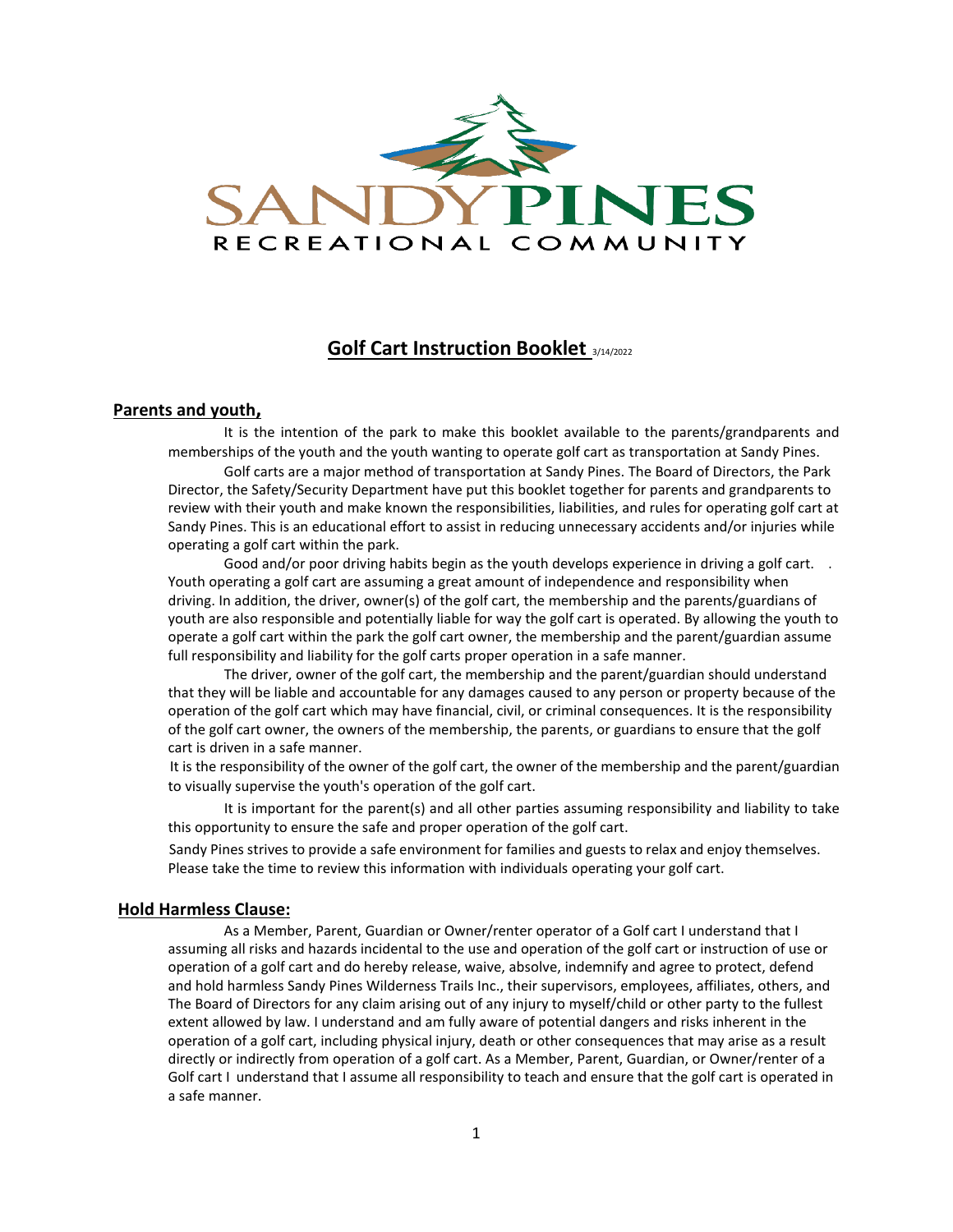# **Note to parents and golf cart owners:**

# **Is the youth ready to drive a golf cart?**

The youth may be of age to operate a golf cart in the park, but it is the parents/guardian's and/or the owner of the golf cart's decision to determine if the youth can properly and safely operate the golf cart.

# **Questions to consider are:**

# **Can the youth adequately operate and reach all the controls on the golf cart?**

Is the youth capable of operating the golf cart's braking system, the gas pedal and steer the golf cart? Can the youth physically reach or operate the controls?

# **Does the youth have the coordination to operate the golf cart?**

Can the youth utilize the steering system, the vehicle, gas pedal and braking system together to operate the golf cart? Does the youth have the coordination to avoid accidents?

**Does the youth have good depth perception, peripheral vision, and the ability to judge distances? Does the youth have the social emotional maturity to understand the risks involved and can make good decisions, avoid accidents, and drive safe and responsible?**

# **Parents, grandparents, adults, and golf cart owner's role:**

As the person(s) responsible for the youth's safety and others safety it is your responsibility to supervise and teach the youth too properly and safely operate the golf cart. The youth need to be shown and explained the controls on the golf cart and how to properly operate the golf cart.

The manufactures owner manual should be reviewed by the youth and person instructing the youth. Maintenance, care, and safety issues must be discussed with the youth.

Proper driving skills and techniques/skills and safety instructions must be taught to the youth. Sandy Pines requires youth to operate during a restricted probationary period. This is the time and the opportunity for the parent, grand parent, adult, or golf cart owner to teach good driving skills and habits. It is also the time for the parent/guardian, or golf cart owner to determine if the youth have the maturity, and skill to operate the golf cart.

Supervision of the operation of the golf cart extends beyond the restricted or probationary period. Golf cart owners and parents are responsible in visually supervising grandchildren, children, and friends in the safe proper operation of the golf cart.

# **Requirements to take the golf cart safety test:**

The youth must be at least 12 years of age. Proof of age must be provided to the Security staff upon requesting to take the golf cart safety course test. The document for proof of age may be the youth's birth certificate, state identification card, passport or other form of adequate identification that indicates the month, day, and year of the youth's birth.

Prior to taking the test the youth is required to study this safety packet. After studying the packet, the youth may take the written golf cart test.

# **Twelve-year-old golf cart drivers:**

After successful completion of the test, twelve (12) year old youth may qualify for a restricted license and are under a one-year probationary period, in which the youth must drive with an adult, 18 years of age or older. The probationary period is the opportunity for parents/grandparents to teach and assist the youth in developing good driving habits. When the youth become 13 years of age the youth may qualify for a license to operate the golf cart by themselves.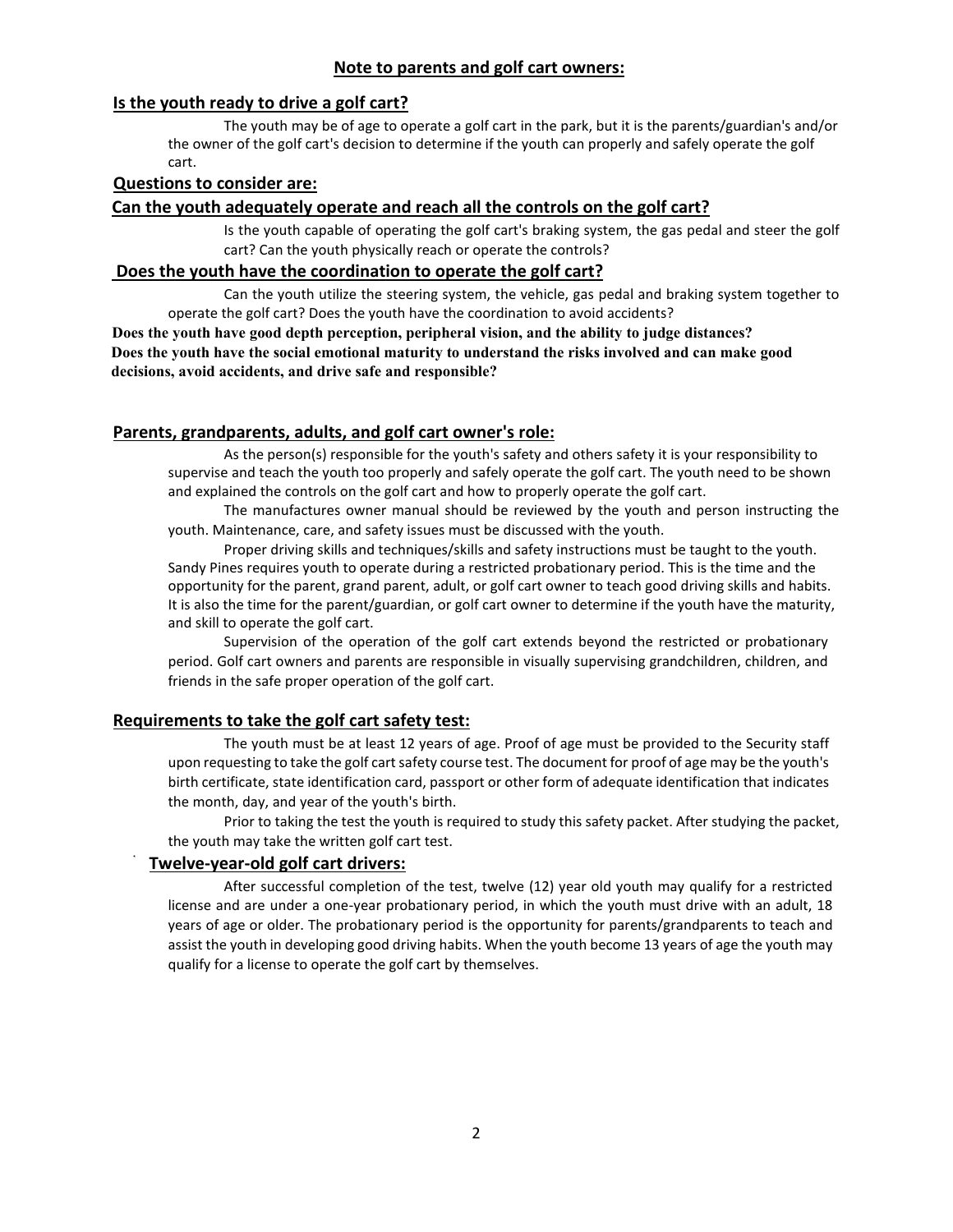# **Thirteen-year-old or older golf cart drivers:**

Youth that begin the golf cart certification course after their thirteenth birthday may also qualify for a certification to operate a golf cart upon successful completion of the test. Upon successful completion the thirteen (13) year old youth will be issued a probationary golf cart operator certification that is restricted for three weeks after its issuance, in which the youth must drive with an adult 18 years of age or older.

# **Youth that has been issued a State automotive license:**

Youth that have successfully completed, passed, and possess a current and valid State issued automotive vehicle license or driving permit do not have to complete the golf cart safety course. It is suggested the young driver review this safety packet and park rules.

# **What is the cost of the golf cart permit?**

The cost for a golf cart permit is \$10.00. The golf cart permit is issued after the written test is passed and a adult/membership has authorized the issuance of a permit.

# **Where can you take the Golf Cart test?**

The golf cart safety test is given at the Security Station, at the Main Gate Entrance. The Public Safety Department will require proof of age and a \$10.00 certificate fee upon passing.

# **When is the golf cart test given?**

The Public Safety is open 24 hours per day and 365 days per year. Tests will be issued on all days except for peak holiday periods.

# **What if I fail the test?**

A youth may retake the test after a 24-hour waiting period. During this time the youth and the parents should review the study guide to have a successful completion.

# **What type of vehicle does the State of Michigan Classify Golf carts as?**

Michigan law defines golf carts as an Off-Road Vehicle (ORV)

Michigan law defines an ORV as any vehicle that can be operated cross country (without benefit of road or trail) over land, snow, and other natural terrain. This includes multi-track or multi wheeled vehicles; all\* terrain vehicles, motorcycles or related multi wheeled vehicles; amphibious machines, hovercraft, and other vehicles that use mechanical power including 2- or 4-wheel drive vehicles that are highway registered but operated off highways or roads.

# **Is it possible for my golf cart to be considered as a Low-speed Vehicle?**

Under current National Highway Traffic Safety Administration interpretations and regulations, so long as golf cars and other similar vehicles are incapable of exceeding 20 miles per hour, they are subject to only state and local requirements regarding safety equipment. However, if these vehicles are originally manufactured so that they can go faster than 20 miles per hour, they are treated as motor vehicles under Federal law. Similarly, if golf cars are modified after original manufacture so that they can achieve 20 or more miles per hour, they too are treated as motor vehicles. Further, as motor vehicles, they are currently classified as passenger cars and must comply with the Federal motor vehicle safety standards for that vehicle type. This creates a conflict with the state and local laws because compliance with the full range of those standards is not feasible for these small vehicles.

To resolve this conflict, and to permit the manufacture and sale of small, a-wheeled motor vehicles with top speeds of 20 to 25 miles per hour, this final rule reclassifies these small passenger carrying vehicles. Instead of being classified as passenger cars, they are now being classified as "low speed vehicles." Since conventional golf cars, as presently manufactured, have a top speed of less than 20 miles per hour, they are not included in that classification.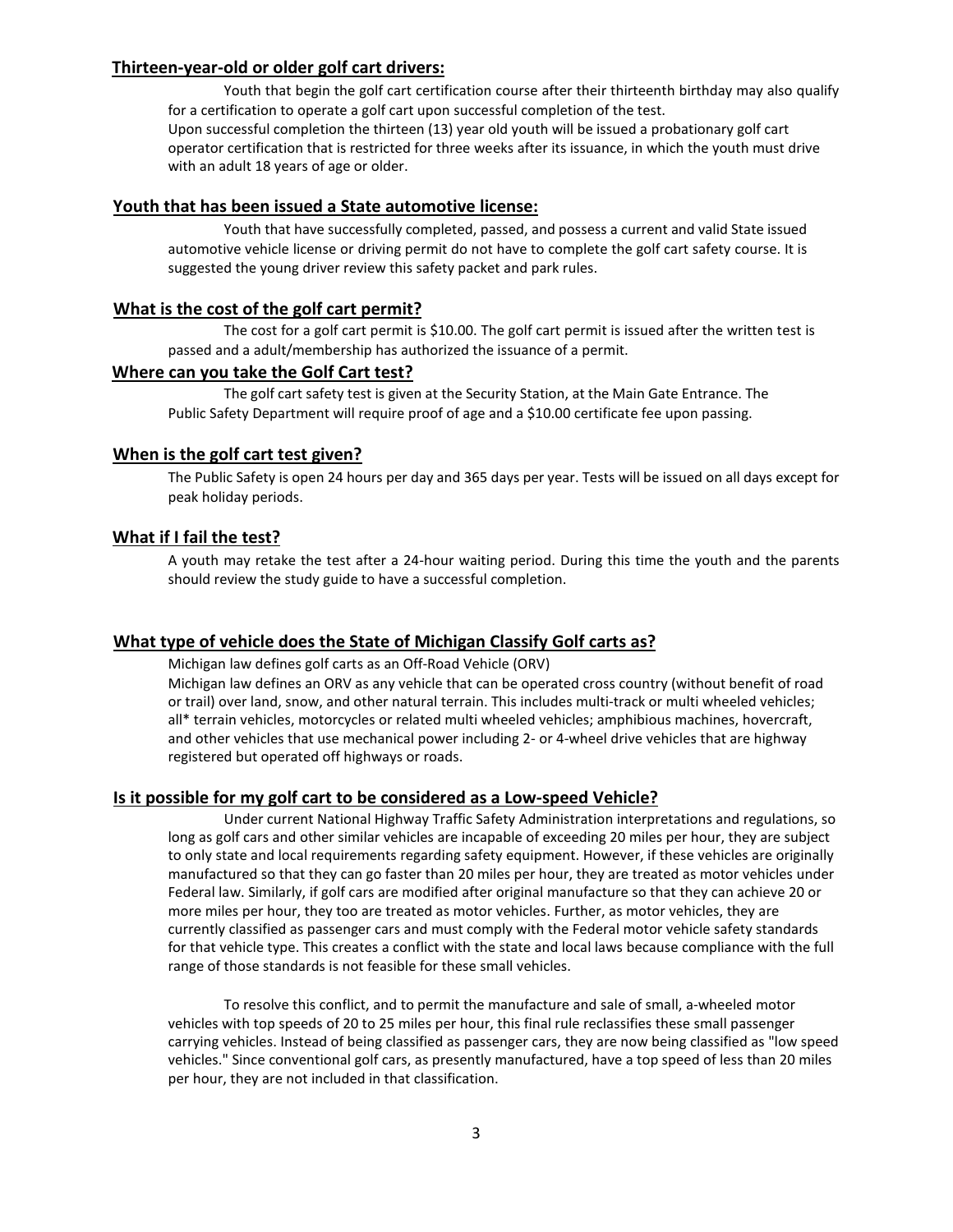As low-speed vehicles, these 20 to 25 mile-per-hour vehicles are subject to a new Federal Motor Vehicle Safety Standard No. 500 (49 CFR 571.500).

In the State of Michigan low speed vehicles have many requirements to be operated on a public roadway. The operator must have a valid State operator's license, they are required to be registered with the state, have a light to illuminate the registration plate which must be secured to the rear, must have proof of and no fault insurance, must be electrically powered and be designed to have a maximum speed of 25 mph, must not have a capacity to carry more than four persons including the driver, must have at least 2 head lamps not more than 54' high and not less than 24", Must have at least two tail lamps that are visible for a distance of 500 feet, must have turn signal lamps, must have reflectors on the sides as far to the rear as practical, and one reflector on the rear, a mirror mounted on the driver's side and either a mirror mounted on the passenger's side or an interior mirror, must have two separate means of applying the brakes which are adequate to control the movement and stop the vehicle, new vehicles must be equipped with brakes on all wheels, must have a parking brake, must be equipped with a horn, a windshield sufficient to protect driver and occupants, must have windshield wipers, must have a bumper, must have a permanently affixed VIN (vehicle identification number), Safety belts, a roof that meets or exceeds the standards for roof crush resistance or helmets must be worn by driver or occupants, maximum speed may not exceed 25 mph, and may not be operated on a road or street with a posted speed limit of more than 35mph. Please check with the State of Michigan to determine if your golf cart complies with "Low Speed Vehicle" laws.

Most golf carts within the park do not conform to these state regulations and the public/county roadways have a speed limit of 55mph preventing the use of low-speed vehicles on public roadways.

# **Golf carts are not toys:**

There are roughly 9,000 golf cart related accidents requiring emergency room treatment in the United States each year. Most of these accidents are related to either braking, cart rollover or passenger ejection. These problems are common to golf carts due to their open design, lack of seat belts, poor braking capabilities and the uneven terrain they are driven on. Although industry standards prohibit golf carts from exceeding a maximum speed of 15 mph, rollovers and ejections still occur due to sharp turns, steep inclines, mechanical failures, and driver error. In addition, most golf carts are equipped with mechanical rear brakes only, significantly limiting their stopping ability.

Forty one percent of deaths resulting from off road vehicles were youth under the age of 16 years of age. Lack of supervision, machine design characteristics and lack of training were contributing factors.

# **Requirements for Golf carts:**

#### **Site numbers:**

All golf carts within the park must have Golf Cart License Plates on the front and rear of the Golf Cart. These Golf Cart License Plates must have a registration on the right upper corner of the plate.

### **Golf carts must be owned by the member**:

The golf cart must be owned by a member of the park to be operated in the park. A membership may have no more than two golf carts.

### **Raised golf carts:**

The height of a golf cart shall not be altered to exceed 20" from the ground level to the top of the floorboard. Three wheeled golf carts may not be raised.

#### **Liability Insurance:**

All golf carts must have at least \$300,000 liability insurance to be operated in the park. The golf cart owner must sign a liability insurance waiver at the administration office or Public Safety Department indicating that the golf cart has \$300,000 in liability insurance.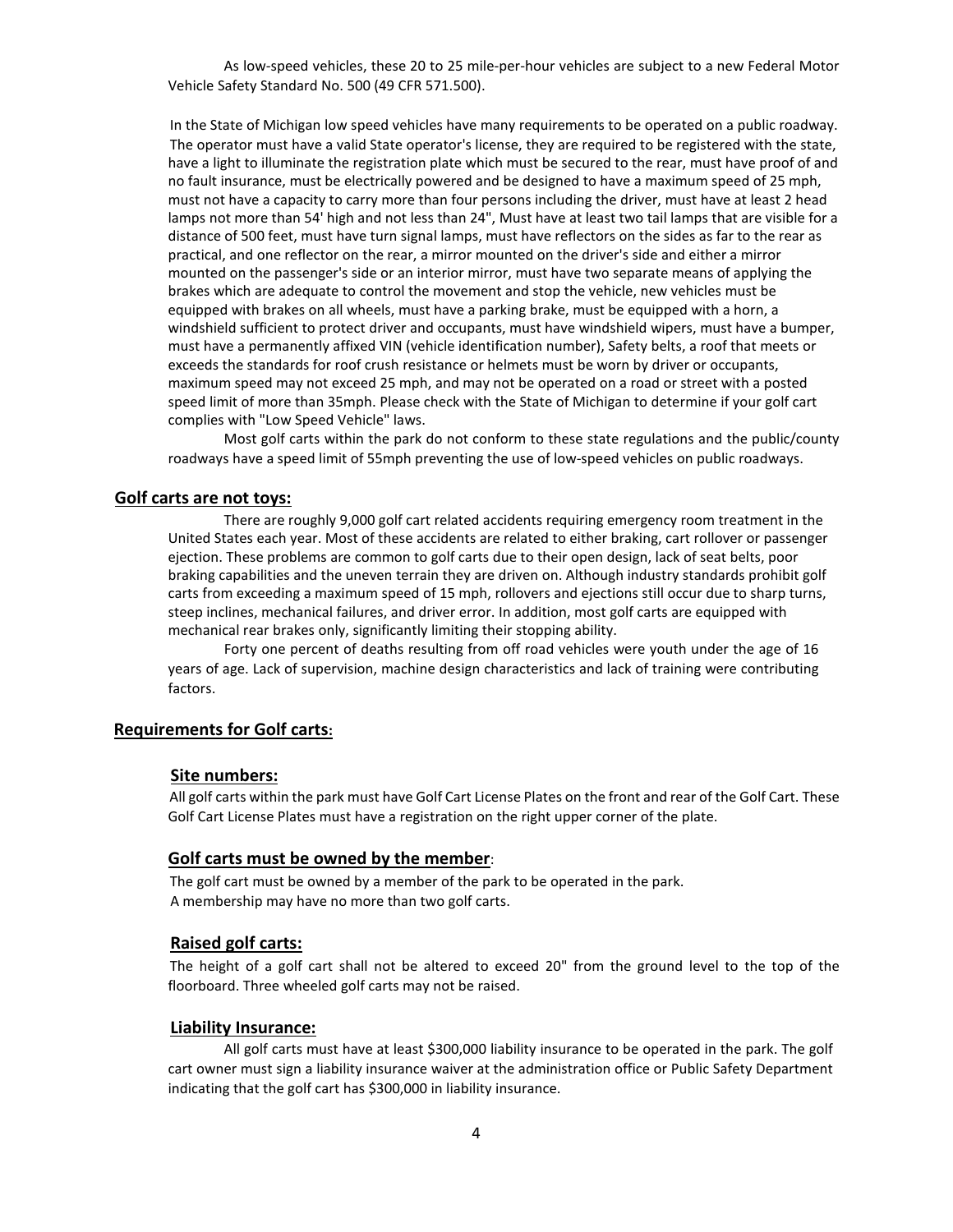Members and owners of golf carts are fully responsible for any injury to person or property including damage to the golf cart while in being used by the member, their family, or their guests. Sandy Pines shall not be liable for any injury to person or property, which might result from use of golf carts. Members and guests use and rent carts at their own risk.

#### **Golf cart owners:**

Please take the time to check with your insurance company to verify that you have insurance coverage for the golf cart, for the persons operating your golf cart and for its type of use. Ensure that the insurance company understands that you, your family/friends, and youth are operating the golf cart. Make sure you have insurance coverage other than just on a golf course.

# **Head lamps & Tail Lamps:**

Golf carts are required to have headlights and taillights if operated from dusk to dawn. Dusk is one half hour after sunset and dawn is one half hour before sunrise. Flashlights be used a substitute for headlights or taillights.

# **Golf carts must be in good repair:**

Golf carts must be in good mechanical condition to be operated in the park. The brake system, steering system, accelerator system, lighting system, tires, muffler, and other systems must be in good, safe operational condition to be driven in the park. Golf carts with operational or mechanical problems that jeopardize the safety of the driver, passengers or others may not be driven within the park. Golf carts that are a nuisance with excessive motor, or muffler noise may not be driven in the park.

# **Know your Golf Cart:**

# **Understanding how your Golf Cart Works:**

F= Forward, N = Neutral and R= Reverse. Before you drive the golf cart have the owner or your parent/Guardian show you how it functions. It is the responsibility of the owner of the membership, the owner of the golf cart and the parents/ Guardian of the youth to explain each function of the golf cart to the youth. Golf carts vary in how they shift, brake, accelerate and steer. Please take the time and explain and review each of these functions.

#### **Shifting:**

Within the park are various models, types, and ages of golf carts. Different manufactures have developed different methods of making the golf cart go forward and reverse. Most common is a shifter or key switch that has three positions ( $F - N - R$ ). These letters indicate how to shift the golf cart. Golf cart shifting mechanisms should be checked for proper operation routinely by the owner and a qualified service technician

### **Brakes:**

Golf carts commonly have brakes only on the rear wheels. These brakes are the method in which assist you in slowing and stopping. Most golf carts only have brakes on the rear wheels unlike autos which have brakes on all wheels. This reduces stability and stopping distance. This rear wheel braking system can contribute to skidding or sliding or the golf cart to become out of the drivers control if applied too quickly. Drive your golf cart as the weather conditions permit. Wet conditions, areas with leaves or loose gravel, stones or sand, uneven, bumpy road surfaces or snow requires the driver to be more attentive to conditions and slow down to allow reaction time to stop.

Most golf carts have a parking brake and a mechanism to release the parking brake. Always use the parking brake when you park your golf cart.

Please have the owner or your parent/Guardian explain how to apply the brakes, set the parking brake, and release the parking brake.

Golf cart brakes should be checked for proper operation routinely by the owner and a qualified service technician. If the brakes on the golf cart are not properly operating the golf cart must not be driven until repaired.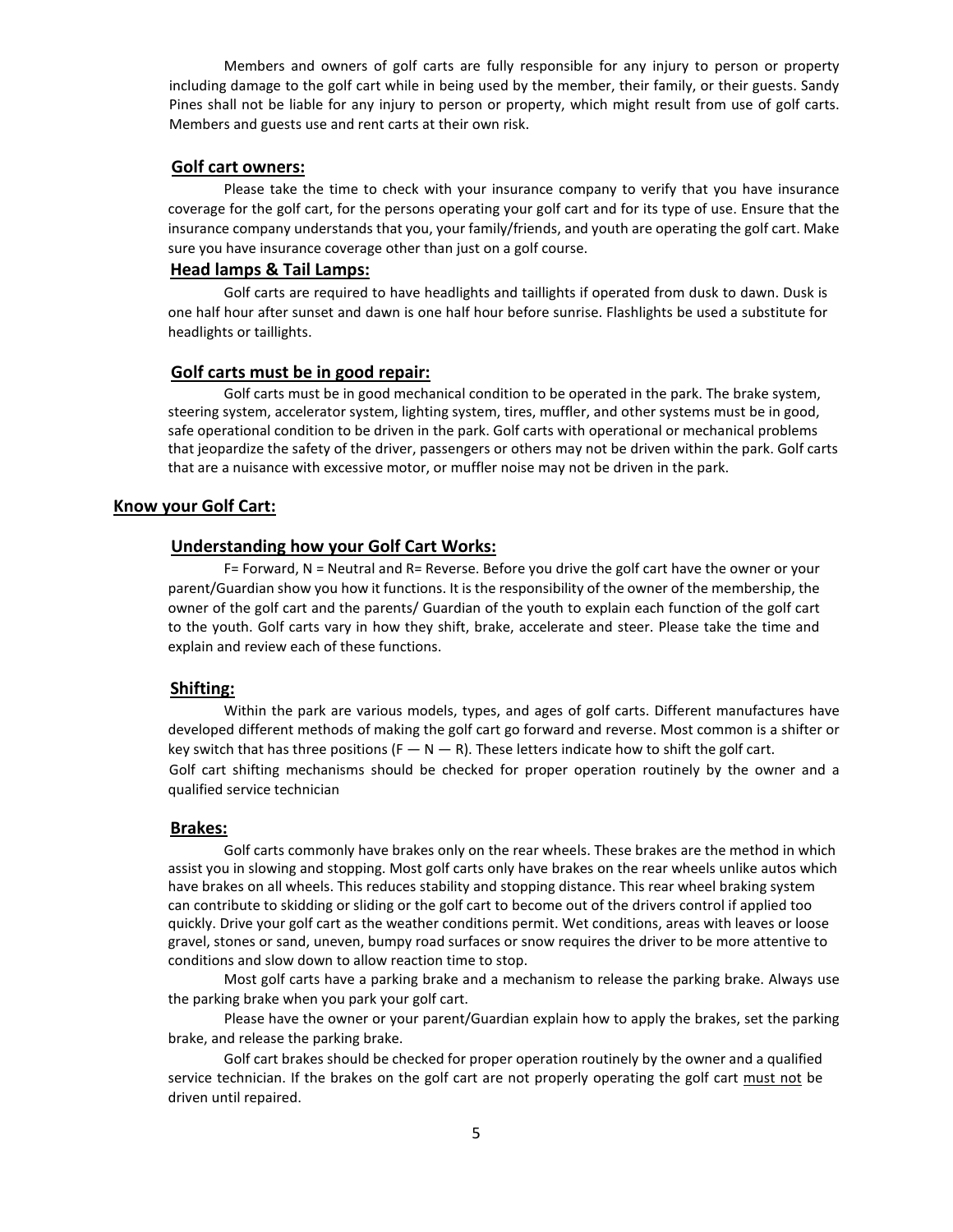Brakes are not a substitute for attentive safe driving. Drivers must be aware of their surroundings to permit gradual stopping. Quick abrupt stopping may cause the golf cart to become out of control and/or injure or eject passengers or cause property damage. When driving a golf cart, you must always drive at a speed that will permit you to stop within the clear distance ahead. Remember to keep a safe distance behind the vehicle ahead of you.

# **Gas Pedal:**

The pedal is commonly located to the right of the brake pedal. The gas pedal is the method in which manufactures have developed to cause the golf cart to move. As the gas pedal is pressed down the speed increases. The gas pedal should be pressed down slowly and gradually as you begin to move. Take the time to have the owner and your parents/Guardian show you how to operate the gas pedal.

Some accidents are caused by persons pushing the gas pedal instead of the brake. Use care when starting to prevent accidents.

Gas pedals should be routinely maintained by the owner and a qualified service technician. If not working properly the golf cart must not be used until repaired.

# **Steering:**

Golf carts are equipped with a steering wheel to provide movement to the left or right. Steering should be a gradual movement when in motion. Quick abrupt turns of the steering wheel can cause the golf cart to tip over and/or eject passengers. Only the operator is to have their hands on the steering wheel and the golf cart is to be steered by the person behind the wheel.

Golf carts have a narrow wheelbase. Quick, sharp turns can result in the cart rolling onto its side. Because the driver and passenger(s) are not seat belted the passengers commonly are ejected or become trapped under the golf cart. The weight of a golf cart can be crushing, resulting in injuries or death. If the golf cart is an electric golf cart the acid from the golf cart may leak onto the person trapped and cause chemical burns. If the golf cart is gas operated the gas can leak resulting in fire and cause burns to the person trapped resulting in severe injuries or death. Quick, abrupt, sharp turns by golf carts should be avoided. Drivers must use caution and take turns at a slow speed.

The steering system should not pull to the right or left while driving. This may be a sign of damage or wear to the steering system components and should be corrected by a qualified service technician.

The golf carts steering system should be maintained and inspected routinely by the owner and a qualified service technician.

# **Fueling/Charging:**

Two types of golf carts exist. Electric or gas carts.

Both require a form of energy to operate. Gas golf carts require gasoline which is pumped into a tank on the golf cart. The gas golf carts may require a two-cycle oil to be added to the gasoline tank or a reservoir. Open flames ignition sources should not be present or around or when filling the gas tank. Please have the owner of the golf cart or your parent/Guardian show you how to refill the gas tank on your golf cart.

Electric golf carts require charging the batteries. Most golf carts have chargers that recharge the batteries of the golf cart. Use the battery charger intended for your golf cart, Disconnect the battery charger before using the golf cart.

When charging your golf cart batteries open flame or an ignition source should not be present. Batteries produce hydrogen gas when charged which may explode if an open flame or ignition source is nearby.

If battery acid gets on your skin or in your eyes you should flush with water and seek medical assistance.

Please have the owner or your parent/Guardian show you how to recharge your golf carts batteries. Battery chargers that deliver an electrical shock must be repaired or be disposed. Use caution when plugging in your charger during damp or wet weather conditions.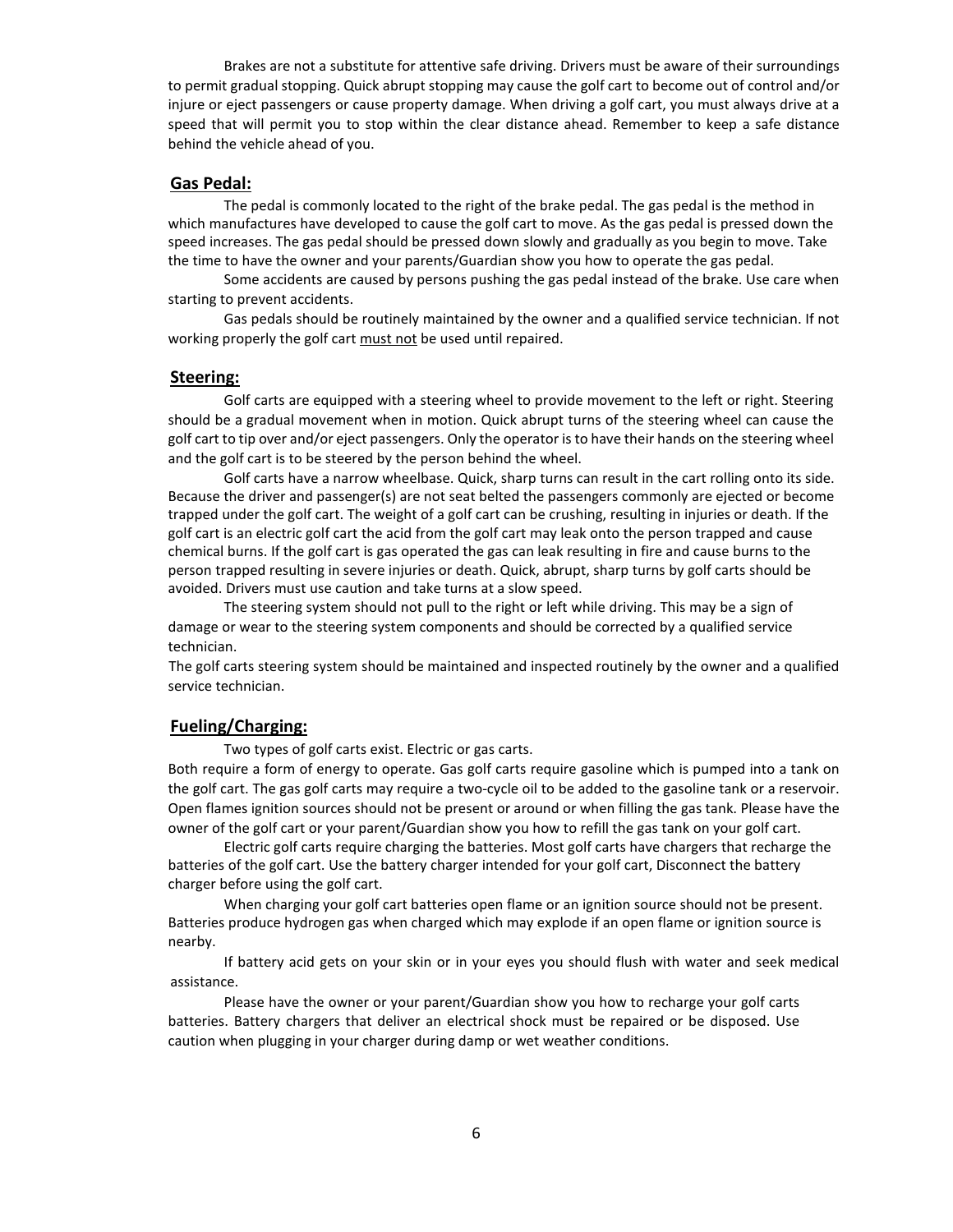# **Headlights:**

The Park requires that all golf carts are equipped with head lamp and tail lamps if operated from dusk to dawn. Dusk is commonly the one-half hour after sunset and dawn is commonly defined as one half hour before sunrise. Headlights and rear taillights must be in working order and adequate to provide visibility.

The head lights should be properly adjusted so oncoming traffic are not blinded by the lights and taillights must be visible on the rear and not obstructed by passengers or cargo.

Head lamps and tail lamps should be checked for proper operation and adjustment.

The golf carts lighting system should be maintained and inspected routinely by the owner and a qualified service technician

Flashlights may not be used as a substitute for headlights or taillights.

Golf carts must use headlights and taillights from dusk to dawn. Golf carts may not be driven with the head lights turned off from dusk to dawn.

# **Tires:**

Golf cart tires should be checked for proper inflation and condition. Tires under inflated may cause the golf cart to pull to the left or right or cause damage to the under inflated tire.

Worn tires should be replaced.

Prior to driving your golf cart, you should check the equipment on your golf cart. If items are not properly working or the golf cart is unsafe the golf cart should be parked until the equipment is in proper working order.

The owner, the parent/Guardian of the driver and the driver all assume responsibility and liability for the proper maintenance and repairs to the golf cart. The owner and youth's parent/Guardian also has the responsibility in instructing the youth in the golf carts safe operation.

#### **In the event any golf cart becomes inoperable:**

If your golf cart becomes inoperable or broken down on the roadway, please hand push the golf cart off on the right side of the roadway out of traffic. Please contact the Public Safety Department and advise of your problem and location. Inoperable golf carts should be removed by service persons or adults in a timely manner. Golf carts creating a road hazard may be towed at the owner's expense.

#### **Who may operate a member owned golf cart within Sandy Pines?**

Persons with a valid state issued motor vehicle license or driving permit, youth that have completed and successfully passed the golf cart safety written test that are at least 12 years of age. Twelveyear-old may operate with an adult and thirteen-year-old or older after a three-week probationary period with an adult.

Operation/driving of a golf cart within the park is a privilege. This privilege may be revoked or suspended by Sandy Pines, the Public Safety Department, the membership, or parent/Guardian of the youth.

Persons operating a golf cart within the park must have a park issued driving permit or valid state motor vehicles permit on their person.

# **Who may not operate a golf cart within Sandy Pines?**

Persons without a valid driver's license, or with a suspended license, persons under the age of twelve years, and persons that have not taken the golf cart safety written test and do not have a valid State issued driver's license may not operate a golf cart within Sandy Pines.

Twelve-year-old will be issued a restricted license upon successful completion of the golf cart safety written test and are required to operate the golf cart with an adult (18 years of age or older) until their thirteenth birthday Twelve-year-old may not operate a golf cart without an adult present on the golf cart.

Thirteen-year-olds will be issued a restricted license for three weeks after the successful completion of the golf cart safety written test. Upon successful completion the thirteen-year-old driver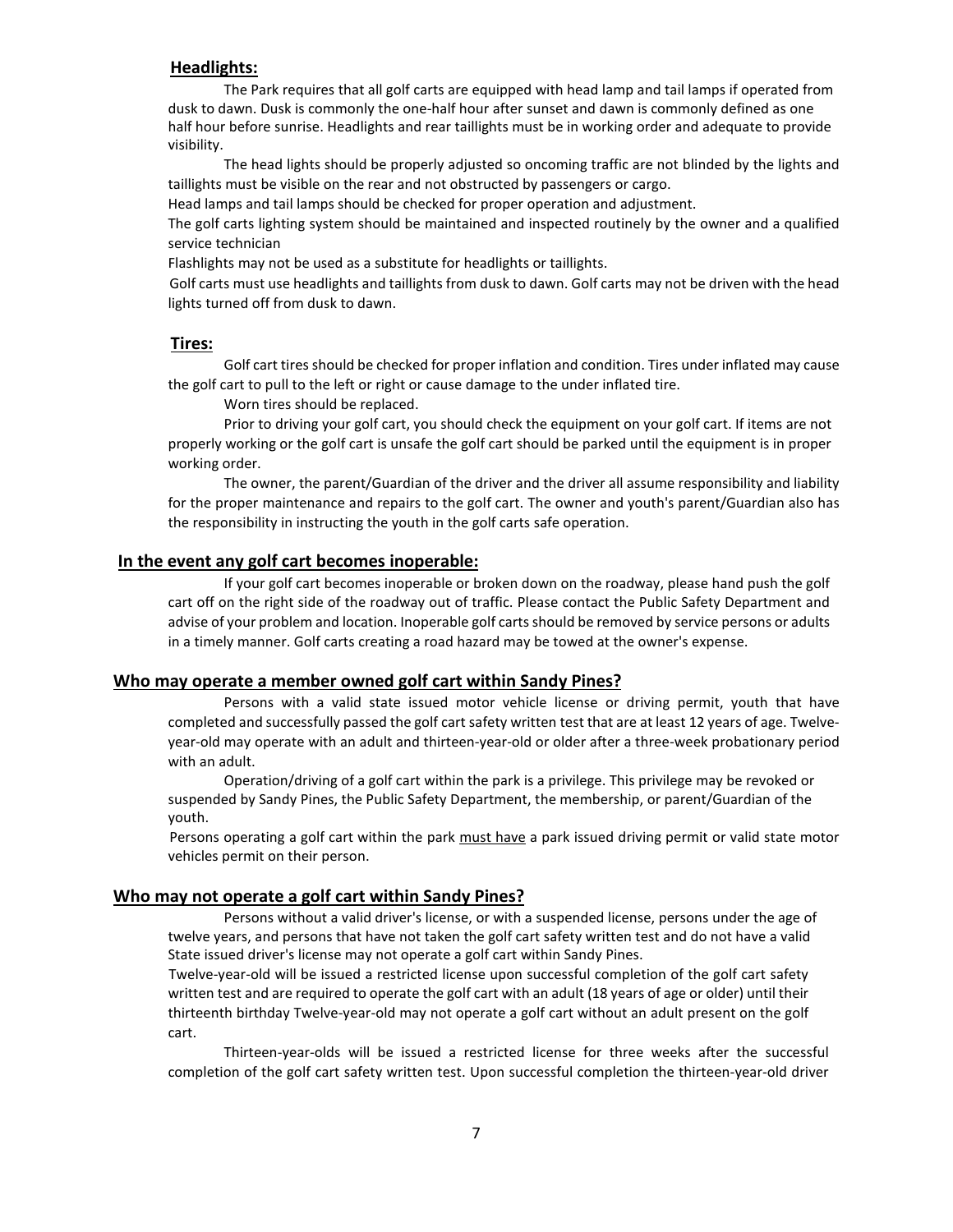will be required to operate the golf cart with and adult (**18 years of age or older with a valid Driver's License**) for three weeks.

Persons that have had their driving privileges suspended or revoked by Sandy Pines or the Public Safety Department and may not operate a golf cart within the park.

# **Rental Golf carts:**

A person must be at least 18 years of age, have a valid state issued driver's license and have the consent of the rental agency to drive/operate the golf cart. Rental golf carts with under aged drivers may be confiscated by the Public Safety Department, parked, keys taken, rental agency notified and may have a violation issued. Use of the rental golf cart by the person(s) in the park may be prohibited.

Rental golf carts must abide by and obey all the rules in the park. The Public Safety Department may prohibit a person(s) the use of rental golf cart in the park for careless, reckless, or unsafe driving.

Any rental fees lost will be determined by the rental agency and the renter. Sandy Pines will not reimburse lost rental fees for golf carts confiscated for underage drivers or unsafe driving.

# **Who is responsible and liable for the golf carts proper and safe operation?**

As the driver/operator of the golf cart you are responsible for the safety of yourself, your passengers, pedestrians, and property. In addition, the owner of the golf cart, the membership that golf cart belongs to, the parents/Guardian of the youth or grandparents and the membership that invites the youth or guest to the park are responsible and liable for the drivers' actions while operating a golf cart.

Owners of golf carts and members/parents/Guardian of youth are assuming full responsibility and liability for the youth to operating a golf cart within the park. It is the owner of the golf cart, the membership and the parents/guardian's responsibility to ensure the proper, safe, and visual supervision of operation of the golf cart within the park.

Failing to supervise youth operating a golf cart is a major contributor of accidents. Parents/owners of golf carts are responsible in visually supervising the youth or others operating their golf cart and in the golf carts proper and safe operation.

#### **Procedures for safe operations of Golf Carts:**

### **Getting on and off the golf cart:**

Your passengers must wait until the golf cart is at a complete stop before getting on or off the golf cart. Never allow persons to get on the golf cart when in motion. Do not jump on or off the golf cart while in motion. Horseplay while the golf cart is in motion can result in injury.

### **Proper Seating**:

Do not overload the golf cart with more persons or cargo than the golf cart is intended to carry. Each person on the golf cart is required to be properly seated in a seat. Persons may not stand or hold onto the sides while the golf cart is in motion. Persons may not kneel on their knees in seats. Persons may not sit on the hood of a golf cart while in operation. Persons may not be in the laps of others while the golf cart is in motion.

Hands, arms, legs, and feet must be inside the cart while in motion. Children may not be strapped in the golf club holders. Sitting on the golf carts fenders, standing on the sides, standing on the back, and sitting on the hood while the golf cart is in motion is not permitted. Seating is limited to the capacity design of the golf cart as determined by the manufacture. Two seats should have two persons; four seats should have four persons etc... each person must be seated in a seat as the design of the golf cart permits safely.

Young children should be in a seat in which the driver can observe them. The potential for young children to fall out of the golf cart as the golf cart turns is great. Small and young children should be in a child safety seat. The child safety seat should be properly seat belted to the golf cart. If a child seat is not available or the child is too large for a child seat a seat belt should be utilized. Small children should be in a location in which the driver can always observe.

Small children can fall out of golf carts and do receive injuries from cuts and abrasions to broken bones. The potential exists for small children to fall out of the golf cart and suffer severe trauma injuries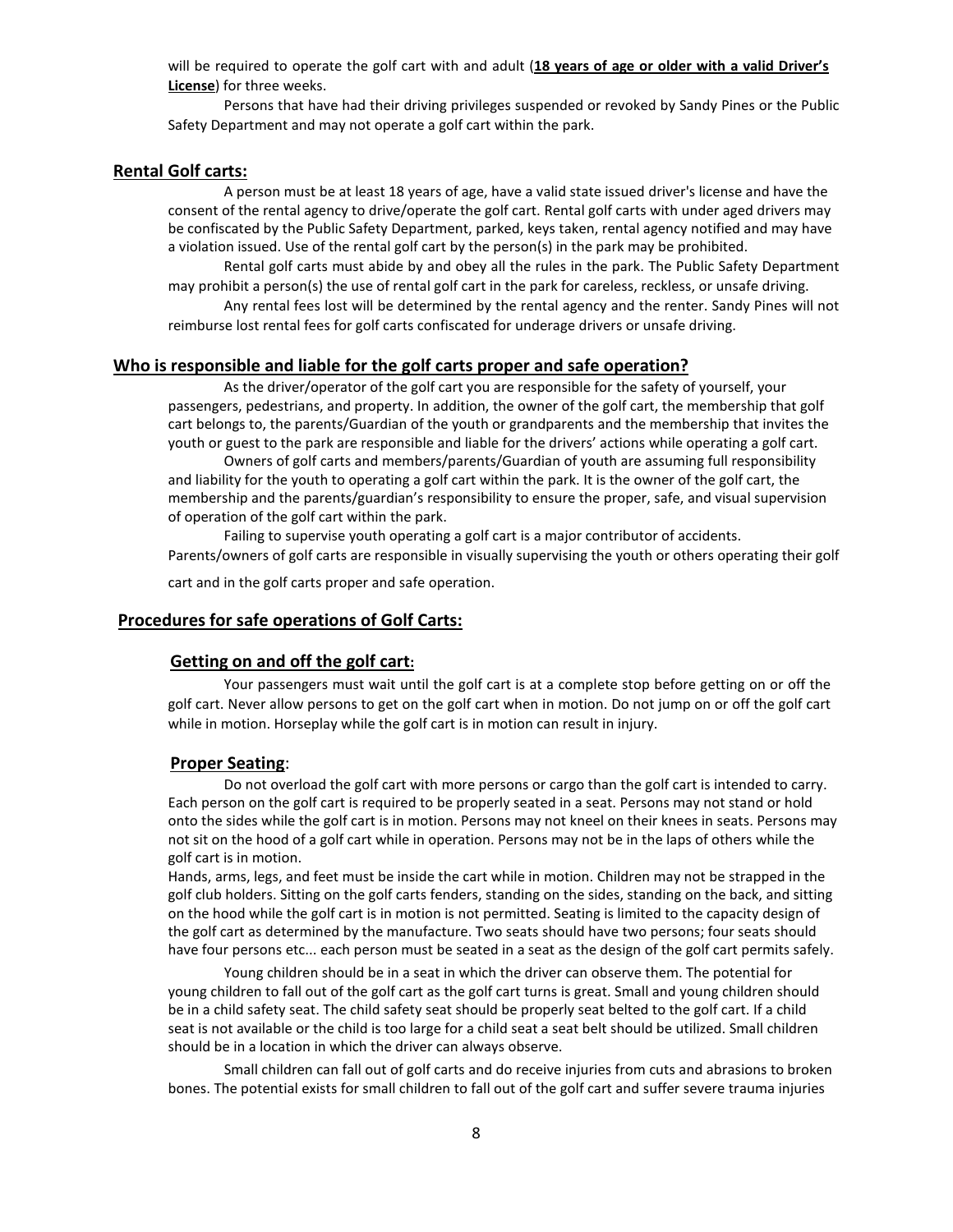or death. The small handrails at each end of the seats do not prevent persons from being ejected from carts or from falling out of carts.

Small children should not be in the laps of drivers. Children on laps can restrict the ability of the driver to steer the golf cart. In the event of an accident the weight and force of the driver will compress the child between the driver and the steering wheel which may cause internal injuries to the child.

The driver is responsible in stopping the golf cart when persons are not properly seated and wait until each passenger is seated safely before putting the golf cart in motion.

Some manufactures have installed seat belts in golf carts. If your golf cart has seat belts utilize them. The potential exists for small children falling out or being ejected from the golf cart. Small children should be belted in when seat belts are present. If your golf cart does not have seat belts have them installed.

Studies indicate handrails do not prevent persons from being ejected when drivers make immediate turns. Children should not be in the lap of the driver, as they can impede the driver's ability to maneuver the golf cart. Packages should be secured to the cart, not held by passengers.

### **Injuries related to improper seating and unsafe driving:**

One of the most common injuries related to golf cart accidents are head injuries, arm injuries and leg injuries. Most of these injuries are a result of the driver making a sudden, abrupt stop or turn. These are caused by persons falling out, off or being ejected from the golf cart or when the golf cart rolls over onto its side. Most injuries occur to the passengers of the golf cart. Most deaths occur because of persons falling off or being ejected from a golf cart and sustaining a head injury or crushing injury. Because of the potential injuries all passengers must be properly seated and should utilize seat belts when present on golf carts.

Injuries are also sustained by persons with their arms, legs, and feet outside the golf cart while in motion. Do not drag your feet or permit your passengers to drag their feet on the roadway when the golf cart is in motion. Feet should not hang over the rear of the golf cart. In the event of a rear end collision the passenger's feet may be severely injured or amputated.

Injuries also occur because of the golf cart hitting stationary objects or other vehicles. Driving a golf cart requires the operator's full attention to operation of the golf cart. Impact with stationary objects and with other vehicles can cause severe injuries, and death.

Horseplay, standing up on the rear of the golf cart, turning abruptly, stopping quickly, following other vehicles too closely, speed, mechanical problems, driver error and inexperience are common factors that contribute to golf cart accidents.

Drive responsibly, safely, defensively and require the passengers to be properly seated on your golf cart.

#### **Switching drivers:**

Only one person may have their hands on the steering wheel of the cart while the golf cart is in motion. The golf cart is to be driven by the driver, on the driver's side of the cart. Never attempt to switch drivers while the cart in motion or permit passengers to drive the golf cart while seated in a passenger seat on the golf cart.

The golf cart must be at complete stop when switching drivers.

### **Starting the golf cart:**

Slowly press the gas pedal of the golf cart to put your golf cart in motion. Pressing the gas pedal quickly may cause you to throw gravel or throw your passengers around or off the golf cart. Be aware of your surroundings. Watch for pedestrians, other vehicles, and property. If you are backing your golf cart walk to the rear of the golf cart to check that nothing is behind your golf cart before reversing.

# **Leaving your site or pulling onto the roadway:**

**Stop, look, and listen** as you proceed into the street. When traffic is clear carefully pull onto the roadway. Take the time to check before pulling into the roadway and do so in a gradual safe manner. Failing to stop look and listen may cause you to pull out into another vehicles path causing damage to your cart, the other vehicle and/or injuries.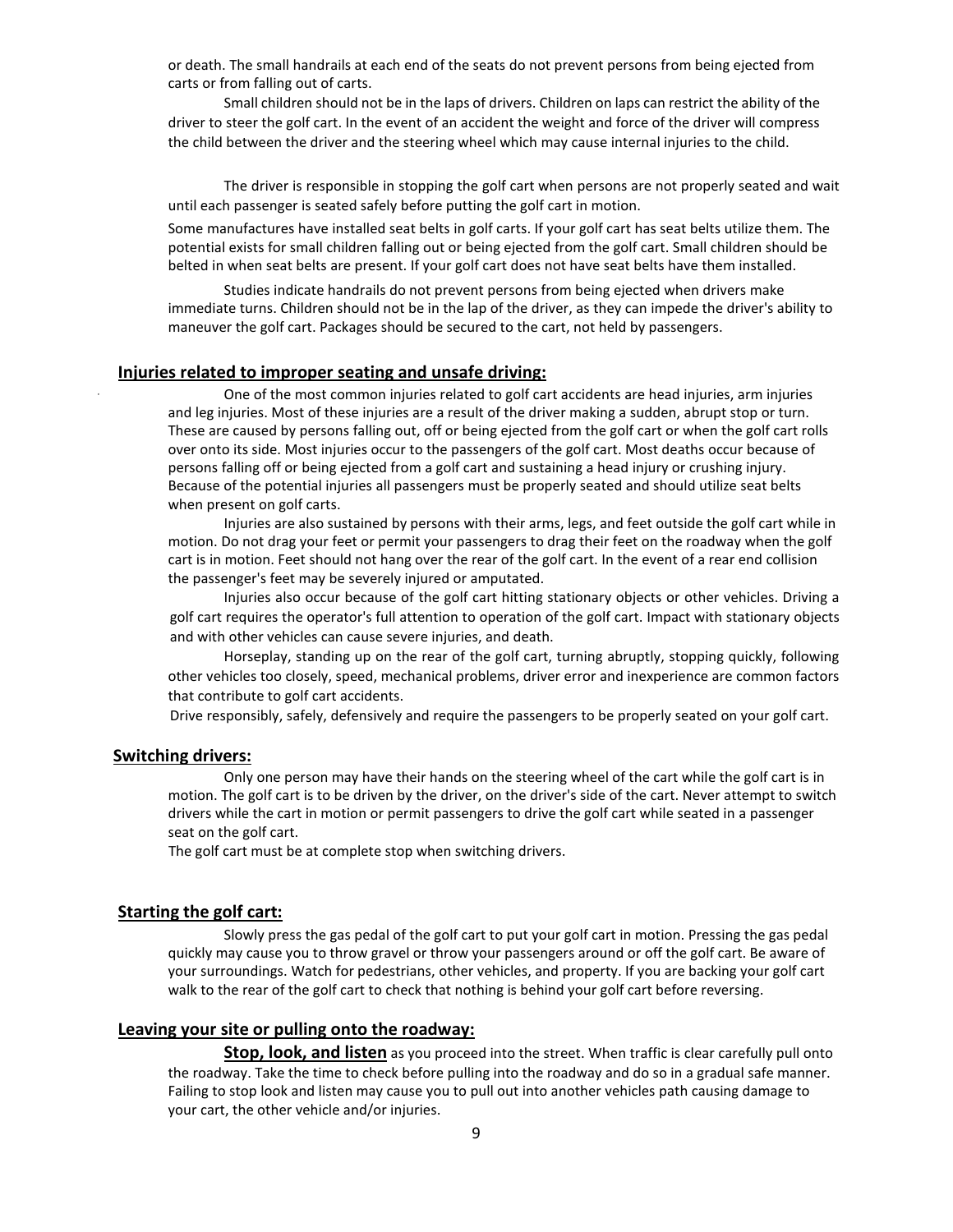# **Backing Up:**

Take your time when backing into or out of a parking space. Walk to the rear of the golf cart to check that nothing is behind your golf cart before reversing. Check to see if you have properly shifted the golf cart into reverse. Check for persons, vehicles or for property behind you before reversing. Wait until pedestrians are clear and vehicles are not present before you proceed. Check to make sure the golf cart is in the reverse gear before pressing the gas pedal. Then slowly press the gas pedal while reversing. Pressing the gas pedal quickly may cause the golf cart to be out of your control. Gradually press the gas pedal.

Slowly press the accelerator pedal when reversing. After reversing, be sure to shift the golf cart into forward.

Most golf carts do not have reverse lights to illuminate what is behind you. If it is dark be sure to check behind you for objects, persons, or other vehicles before reversing in the dark.

Golf cart accidents sometimes occur because the golf cart was still in a forward gear. When the gas pedal was pressed the golf cart went forward striking a building, or other object.

Golf cart accidents happen when the driver presses the gas pedal quickly and the golf cart darts backwards into another vehicle or object.

### **Drive defensively:**

Being defensive means to be alert and aware of your surroundings, permitting you to react and avoid incidents. Watch for vehicles backing out of their sites, watching out for pedestrians (people walking), vehicles passing, persons on bikes, persons along the roadway, vehicles stopping or turning and persons in the roadway or crossing the roadway. Driving defensively also means to use caution at intersections and be prepared to stop if the other vehicle does not.

### **Keeping a safe driving distance:**

Keep a safe driving distance behind the vehicle ahead of you, A safe driving distance for a golf cart is at least two golf cart lengths behind the vehicle ahead of you. However, road/weather conditions may require slower speeds and greater stopping distances. Rain, snow, fog or wet pavement, pavement with loose gravel or stones, roadways with wet leaves, or traffic congestion may require you to operate your golf cart at slower speeds and require greater stopping distance to drive safely.

**It is the responsibility of the driver to always have the golf cart under control.** Drive at a speed that will permit you to stop within the clear distance ahead of you.

### **Driving at Night:**

Golf cart drivers must utilize their head lamp(s) and tail lamps when operating the golf cart from dusk to dawn. Head lamps must be adjusted to provide maximum lighting distance without blinding oncoming traffic.

Visibility is reduced in the dark. You can only see what your head lamps illuminate. Your visual distance and peripheral distance are reduced in the dark. Oncoming traffic lights can have a blinding effect reducing your vision. Drive your golf cart as visual conditions permit its safe operation.

Items in the roadway, pedestrians, other traffic, and parked vehicles will not be as easily noticed at night as it is in the day light hours. Drive only at a speed that will permit you to stop or react to avoid accidents. Drive according to your ability to see what is ahead of you or behind you if reversing. Reduce your speed and use caution.

Be aware of pedestrian traffic in the roadway or along the roadway.

Pedestrians wearing dark clothing may be hard to see. Use extreme caution when driving in the dark. The park has many persons walking along the roadway in the dark. After special events such as fireworks many persons will be walking along or in the roadway. Use extra caution and reduce your speed. It is the golf cart driver's responsibility to operate the golf cart in a safe, responsible manner in the dark.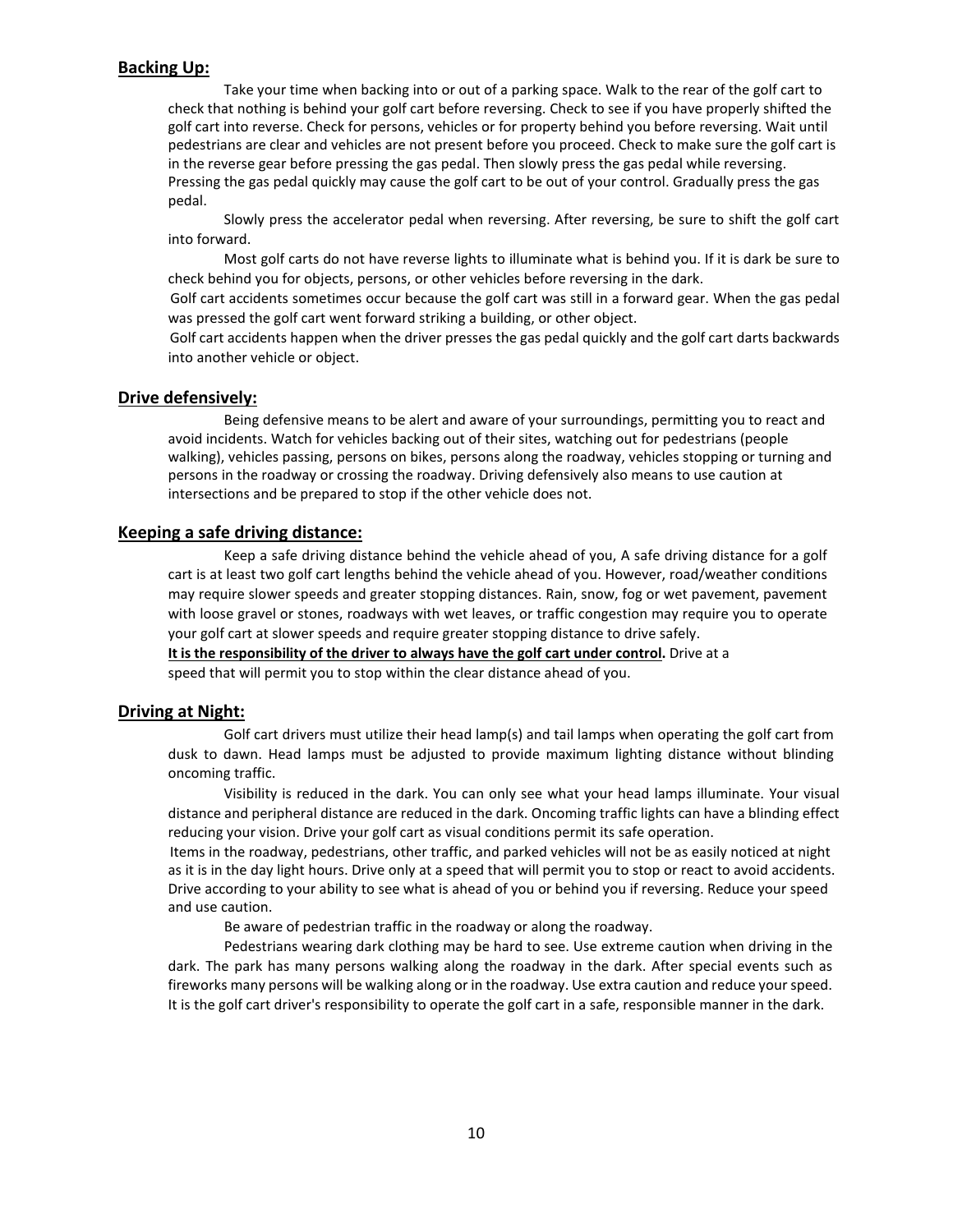# **Driving properly on the park roads:**

Golf carts are to be driven in a manner that does not jeopardize the safety of others, create a nuisance, or damage property.

Golf carts are to be driven in single file down the roadway. Golf carts are not to be driven two or more across unless one golf cart is passing.

Golf carts are not to be driven backwards or in reverse down the roadway.

Golf carts are to slow down when turning at corners or at curves. Quick turns and quick "U" turns are commonly the cause of golf cart rollover accidents and injuries.

Golf carts are to be steered down the roadway properly. Swerving, making the golf cart rock side to side, placing the golf cart on two wheels are all improper, unsafe methods to drive the golf cart.

Pay attention to the roadway, to other vehicles and pedestrians. Horseplay and failure to keep your attention to the roadway may result in accidents and injuries.

Obey Park signage. Stop at all stop signs, drive the correct direction down one-way streets, and keep out of restricted areas.

# **Passing:**

Great care and caution must be used when passing another vehicle in motion. Drivers with little experience should not attempt to pass other vehicles until they are familiar with the golf cart. Never pass going up a hill, around curves, going through intersections, narrow roads, when weather conditions are poor, or traffic is congested. If you decide to pass another vehicle, make sure you have enough space and time between you and oncoming traffic. Watch for persons turning, entering the roadway and for pedestrians or other traffic. Remember to drive defensively. If traffic is heavy and congested it is recommended that you move with the flow of traffic. Also, you must follow the ten mile per hour speed limit when passing.

The speed limit in the park is 10 miles per hour. All vehicles within the park must abide by this rule including golf carts. In addition, road conditions, weather and traffic congestion may require slower speeds for the golf cart to be driven in a safe manner.

Always drive the golf cart in a manner that will permit you to stop in the clear distance ahead of you.

Public Safety Officers often hear the excuse "l don't have a speedometer". Golf carts are issued speeding citations just like other types of vehicles.

### **Hand/Arm Signals for turning and stopping:**

Some golf carts have mechanical turn signals and braking signals installed. However, most of the golf carts within the park do not. If you golf cart does not have turn signal and brake signals it is required that you utilize hand/arm signals when stopping or turning.

Stop = the signal for stop is holding your left arm out bent down at the elbow.

Left Turn = Left arm held straight out.

Right Turn = Holding the left arm out bent up at the elbow.

#### **Intersections:**

Pull up to intersections far enough to see both ways but not so far that other vehicles will hit you. Look around yourself in all directions and when it is safe proceed.

Be courteous. Let others go first that were stopped before you at four way or three way stop intersections. If the intersection is marked with a stop sign you must make a complete stop before proceeding.

#### **Unmarked intersections:**

If you are entering into the roadway at an unmarked intersection you are required to use great caution and care and **stop, look, and listen** and proceed with caution. It is the driver's responsibility to safely enter upon the roadway.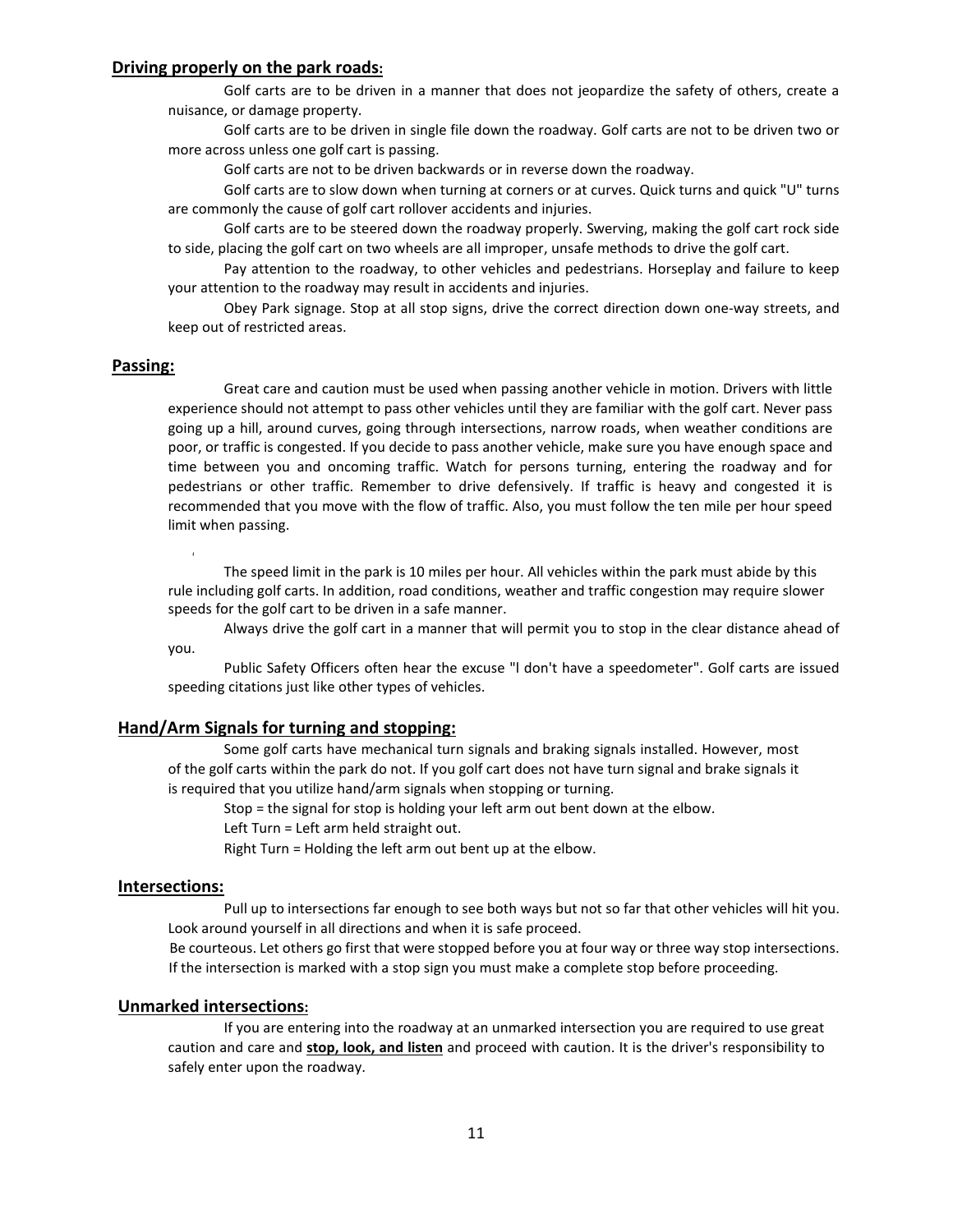# **Off road or driving in the green areas or on beaches:**

Golf carts are not permitted to be driven off road, in green areas, on beaches, through campsites, or other restricted areas. Golf carts are to be driven on the park roadways or in parking lots. Golf carts are **not** permitted to operate on sidewalks, lawns, green areas, in buildings, shelters, beaches, playground areas, tennis courts, basketball courts, across campsites, or areas restricted by the park.

Golf carts are **not** permitted to be driven in posted or non-posted green areas. Not all restricted areas are posted. It is the responsibility of the driver of the golf cart to know and understand the park

The only exception is that persons with a handicap or disability that has a park issued handicapped sticker may be granted permission to have access and park in green areas not intended for parking or operation of golf carts to load and unload or transport passengers. The golf cart must be parked near the watercraft.

# **Golf cart Parking:**

Golf carts may be parked on the member's site or a designated parking lot area.

Golf carts **may not** be parked in the roadway, blocking exits, parked on the sites of others, near or blocking fire hydrants, in front of or blocking trash receptacles, restricting traffic, parked on beaches or in green areas, on tennis courts basketball courts, lawns, in park buildings or shelters.

Golf carts may **not** utilize handicapped parking spaces unless the person is handicapped and has a park issued handicapped sticker.

**Remove the keys from your golf cart** place the golf cart in neutral and set the parking brake. If you have younger brothers or sisters do not let them play on the golf cart. Accidents have happened because the keys were left in the golf cart and a young child playing on the golf cart pushed the gas pedal and ran over a family member. Other accidents have occurred in which keys were left in the cart with children and the golf cart was driven into park buildings and property.

Golf carts must be parked or stored properly or may be removed or towed at the owner's expense.

# **Theft prevention:**

Many golf cart keys are interchangeable. To protect you golf cart from theft the Public Safety Department suggests that you chain the golf cart to a fixed object or to your second golf cart when stored. Some persons remove one wheel from the golf cart when stored for the off season as a deterrent,

# **Park Signs:**

Sandy Pines has posted various signs within the park to make persons aware of rules within the park.

# **Speed Limit Signs-**

As indicated these signs indicate the maximum allowed speed within the park.

Golf carts are required to comply with the 10-mph speed limit.

**Stop Signs-** As indicated these signs require vehicles to make a complete stop at the intersection.

**One-way Signs -** these signs only permit vehicle traffic to travel in the designated direction as posted.

**Do Not Enter Signs -** These signs advise vehicle operators not to enter the street.

These are commonly posted on one-way streets.

**Green Area Signs -** These signs advise and remind persons that they may not drive off the roadway in green areas. Operating golf carts off road in green areas is prohibited.

**Handicapped Signs -** These signs indicate parking space reserved for persons with park or state issued handicapped stickers for persons with disabilities.

**Other Miscellaneous Signs -** The Park also has signage that refers to specific areas that are regulated for parking which are present as reminders and educators to vehicle operators.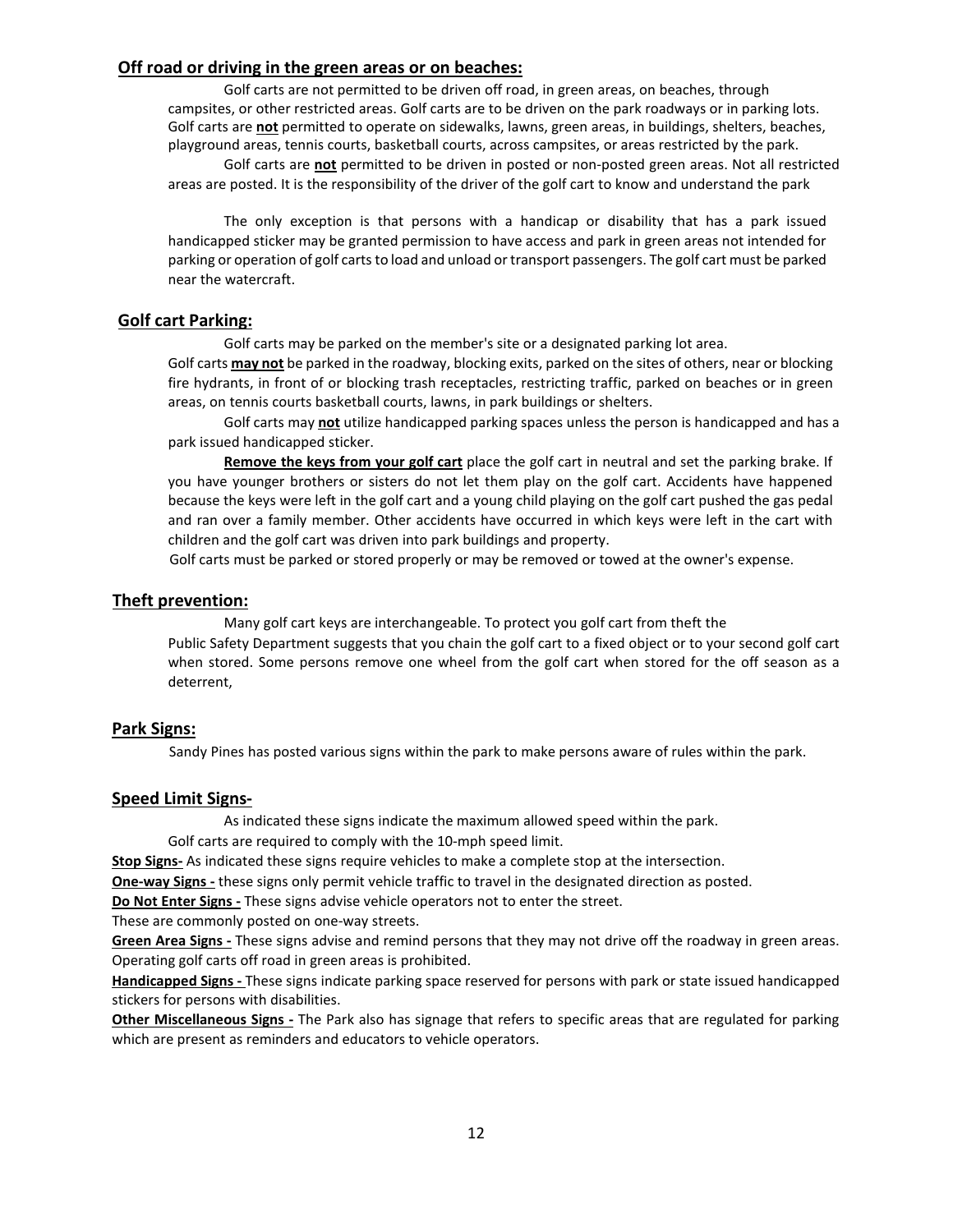# **In the event of an accident:**

If persons are injured call or have someone dial 911 for medical assistance. Then call the Public Safety Department.

All accidents are to be reported to the Public Safety Department and local law enforcement at the time of the accident.

#### **Always stay at the scene of the accident.**

The Public Safety Department or police will need your name address and phone number, your passengers name(s), addresses and Phone numbers and the name of your insurance company, the owners name address and phone number and the owner's insurance company information.

### **Pushing or towing persons or objects:**

The driver/operator of a golf cart may not permit a person on a skateboard, roller blades, bike, sled, or other item to be pulled or pushed by the golf cart.

Golf carts with mechanical problems should be towed by service persons or adults.

Do not permit passengers to sit on the hoods of golf carts and utilize their feet to push an inoperable golf cart. A severe injury could result to the passenger.

#### **Pedestrian traffic:**

Yield to pedestrians. Pedestrians have the right of way in the park. Pedestrians are persons walking, jogging, or running. Not everyone is on a golf cart or in a vehicle. Pedestrians are of all ages. Adults, youth, and small children cross or walk in or along the roads in the park. The operator of a golf cart should use great caution and be aware of pedestrian traffic.

Golf carts must yield or stop for persons crossing the roadway or provide adequate space to safely pass the pedestrians walking along the roadway. Do not assume that the pedestrian sees you. If you see young children in the or around roadway, use great caution. Pedestrians have the right of way within the park.

Also use great caution when around persons on bikes or children on toys near or in the roadway. Be aware of pedestrians after dark. Pedestrians in dark clothing will be difficult to see. The visibility of pedestrians is greatly reduced by head lamps compared to daylight hours. Be aware of persons walking, biking, or jogging along or in the roadway after dark.

### **Blind Pedestrians:**

When you see a person with a white cane or guide dog stop and yield the right of way to the person. Wait until the blind pedestrian has cleared the roadway and then proceed with caution.

# **Golf cart etiquette:**

Be considerate and respectful of others and their property. Ride only where the park permits.

Keep your stereo or radio at a sound level only you and your passengers can hear.

Drive safely and ensure your passengers are properly seated.

Keep your trash and litter and dispose of properly. Do not liter.

Pay attention to what you are doing and what others are doing to avoid accidents. Do not stop your golf cart in the roadway to talk to others or sight see. Move to and area designated for parking. Only permit persons that have a valid license or park golf cart certificate to operate the golf cart. Be considerate when you park. Don't block others in, don't park on other sites. Don't let underage or unlicensed persons drive your golf cart,, Use common sense. Be respectful of others.

Swerving down the road, overloading the cart with passengers, driving carelessly, or recklessly, driving too fast for conditions, being a nuisance, being inattentive, or horseplay on or with a golf cart is prohibited. Be aware that you share the roadway with others such as walkers, bikers, and other vehicles. Be respectful and courteous. They have a right to the roadway also.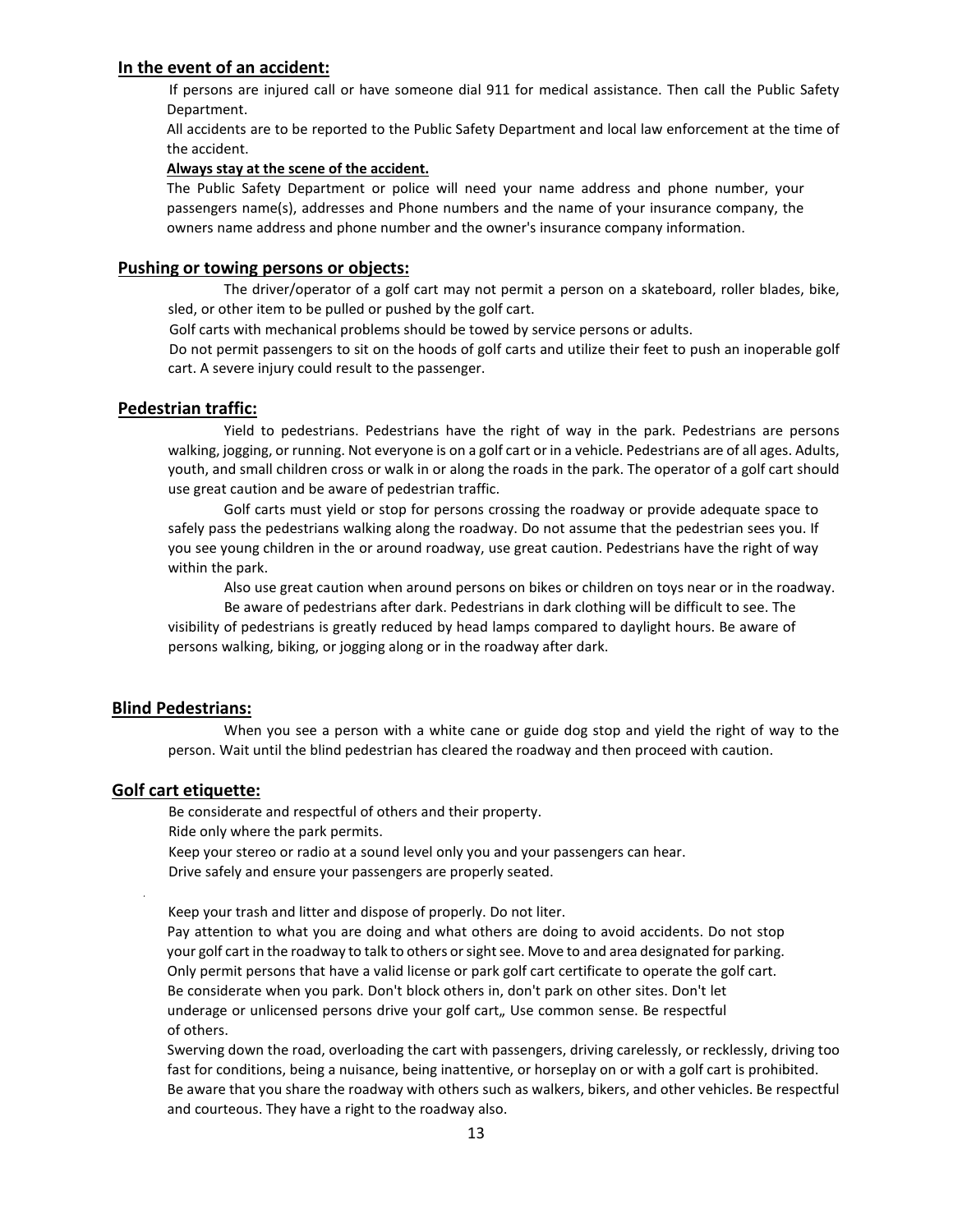# **Use of cell Phones:**

Golf cart drivers should pull over to the right side of the roadway, in a safe place or wait until the Golf cart is parked to make or answer cell phone calls. Answering a cell phone call or talking while driving can contribute to the driver being distracted and not aware of the traffic or pedestrians. The use of Cell Phones, iPads, or any other electronic device while operating a golf cart on Sandy Pines Roadway is prohibited. The golf cart operator should only focus on operating the golf cart in a safe and undistracted manner.

# **Throwing Items from golf carts:**

Don't throw objects from the golf cart or at other golf carts. Don't throw water balloons or use squirt guns or throw off items toward golf carts in motion or while your golf cart is in motion. Horse play may result in injuries from golf carts swerving to avoid the objects being thrown or water being squirted.

### **Horseplay on golf carts:**

Drivers of golf carts are required to operate the golf cart in an attentive safe manner. This means that the driver must be focused on the roadway, other vehicles, and pedestrians to drive the golf cart safely.

Passengers moving around on the golf cart and reacting to other traffic, pedestrians, or causing a distraction to the driver may contribute to an accident. The driver of the golf cart is responsible in stopping the golf cart until distractions cease and horseplay stops. Golf carts are not a toy.

#### **Crossing public roadways:**

Public roadways outside the park have a speed limit of 55mph. The park would like to caution persons in crossing these roadways against the dangers of being struck by a vehicle. Sandy Pines advises against crossing any public roadway.

# **Golf carts may not be driven on County/Public Roadways:**

Golf carts **may not** be driven on the county/public roadways outside the park. Golf carts do not comply with the safety requirements and do not have the protection which is required of motor vehicles to be driven on public roadways. The speed limit on county roads is 55mph. Operating a golf cart along with these vehicles can be disastrous and deadly.

Persons driving their golf carts on public roadways are subject to state and local laws and law enforcement. Golf carts found on public roadways may be towed and impounded at the owner's expense by State or local law enforcement. Drivers and or owners/parents/Guardians may also receive traffic citations from state or local law enforcement

### **Nature Trails are no longer open for Golf Cart operation.**

### **Rental golf carts:**

The park requires an individual to be at least 18 years of age with a valid State motor vehicle license to operate a rental golf cart. Youth issued a golf cart driving certificate **may not** drive a rental golf cart.

If the Public Safety Officer stops a rental golf cart with a underage driver the golf cart will be parked, the keys to the rental cart confiscated and returned to the rental agency, and a violation may be issued in which the driver, the parent/Guardian or the owner of the golf cart will be obligated to pay.

# **Yield to emergency vehicles**:

**It is the responsibility of the driver of the golf cart to yield to emergency vehicle permitting them to pass.** The driver of the golf cart must pull to the right, stop, and permit a vehicle with flashing lights, and or a siren to pass.

If you see a vehicle with flashing emergency lights ahead slow down and be prepared to stop. Be aware of pedestrians, or in the case of an accident other vehicles in the roadway or injured pedestrians or passengers from other vehicles, or emergency workers working at the accident scene.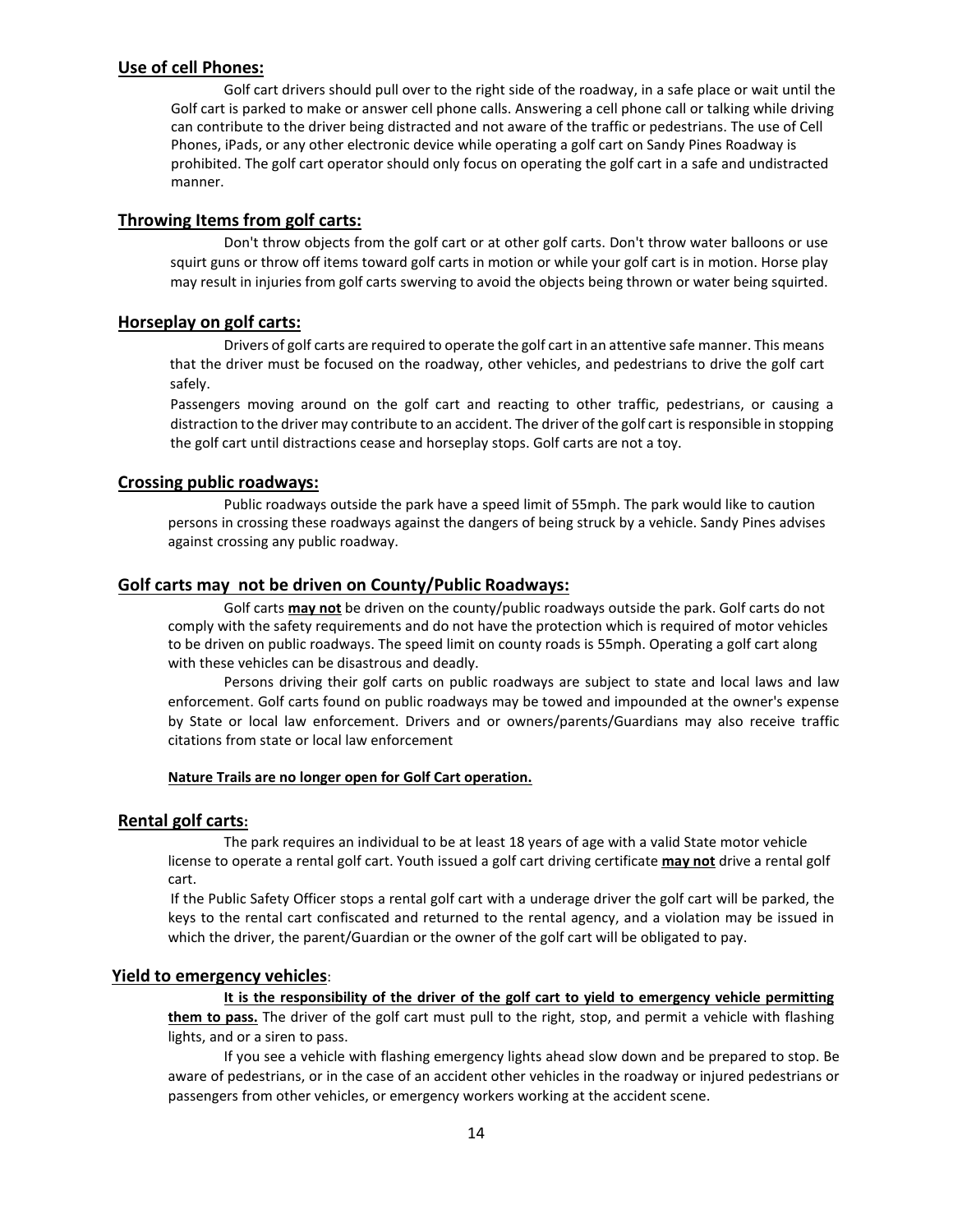If the Public Safety Officer pulls behind your vehicle and turns on the flashing emergency lights and/or siren pull to the right of the roadway and stop. Stay in your golf cart and wait for the Public Safety Officer to approach you.

# **Modified golf carts and stability:**

Modified golf carts are those golf carts that have been modified or changed after being manufactured. This includes installing larger tires, raising the body of the golf cart adding more seating for passengers, increasing the speed, and changing the materials on the body to mention a few. Sandy Pines does not permit three wheeled golf carts to be raised or lifted. Four-wheel golf carts may be raised no higher than 20" from the ground to the top of the floorboard. Golf carts higher than this rule are **not** permitted to be driven in the park.

Golf carts have a narrow wheelbase. When raised by tires or lift kits the center of gravity becomes higher. A raised golf carts center of gravity, its unsafe or careless operation, braking capability and speed, and a narrow wheelbase can contribute to the golf cart being rolled onto its side. All golf carts have the potential to tip over or roll over if the operator is unfamiliar with the golf carts stability and when driven improperly. Careless, quick, sharp, abrupt turns can result in severe injuries or death to the driver or passengers. As a result of a rollover accident with golf carts the driver or passengers commonly become ejected or trapped under the golf cart. The golf carts weight and force can severely injure or crush the driver or passengers. The force of ejection can cause broken bones and or head injuries causing severe injuries or death.

### **Adding larger tires, high speed motors or controls can increase the speed of the Golf:**

Industry standard design for golf cart speed is a maximum of 15 mph. Modifications to increase the speed of a golf cart can be a contributing factor in causing an accident. Persons making modifications to golf carts may also be liable in the event of an accident.

# **Operation of a golf cart under the influence of alcohol or illegal drugs:**

Operation of a golf cart under the influence or alcohol or illegal drugs is prohibited. Golf carts are considered off road vehicles by the State of Michigan and drivers under the influence of alcohol or illegal drugs are subject to State and local laws, fines, driver's license suspension and arrest by local law enforcement.

### **Suspension of golf cart license or driving privileges:**

Driving a golf cart at Sandy Pines is a privilege. This privilege is often taken for granted. Drivers of golf carts must consistently drive in manner that shows that the driver has the skill, knowledge, and maturity to operate a golf cart safely in the park.

The Public Safety Department may suspend driving privileges for improper, unsafe, careless, or reckless driving behavior. Irresponsible unsafe, careless, or reckless acts or operation may result in suspension or revocation of driving privileges within the park.

Park driving privileges may be suspended or revoked because of written member complaints in reference to unsafe, distracted, careless, or reckless driving.

Park driving privileges may also be suspended or revoked for violations issued for unsafe, distracted, careless, or reckless driving.

Park driving privileges may also be suspended or revoked for accidents which were a result of unsafe, irresponsible, careless, distracted, or reckless driving.

A Public Safety Officer may suspend or revoke the driving privileges of an individual that fails to operate a golf cart in a safe manner based on written witness accounts, written complaints, accidents, or violations.

It is the responsibility of the driver of the golf cart to drive the golf cart in a manner that does not place the safety of persons or property in jeopardy. Driving a golf cart within the park is a privilege which can be revoked for unsafe, irresponsible, or hazardous driving.

The Public Safety staff may also issue violations, fines and community service time for persons operating a golf cart in an unsafe, improper, careless, or reckless manner.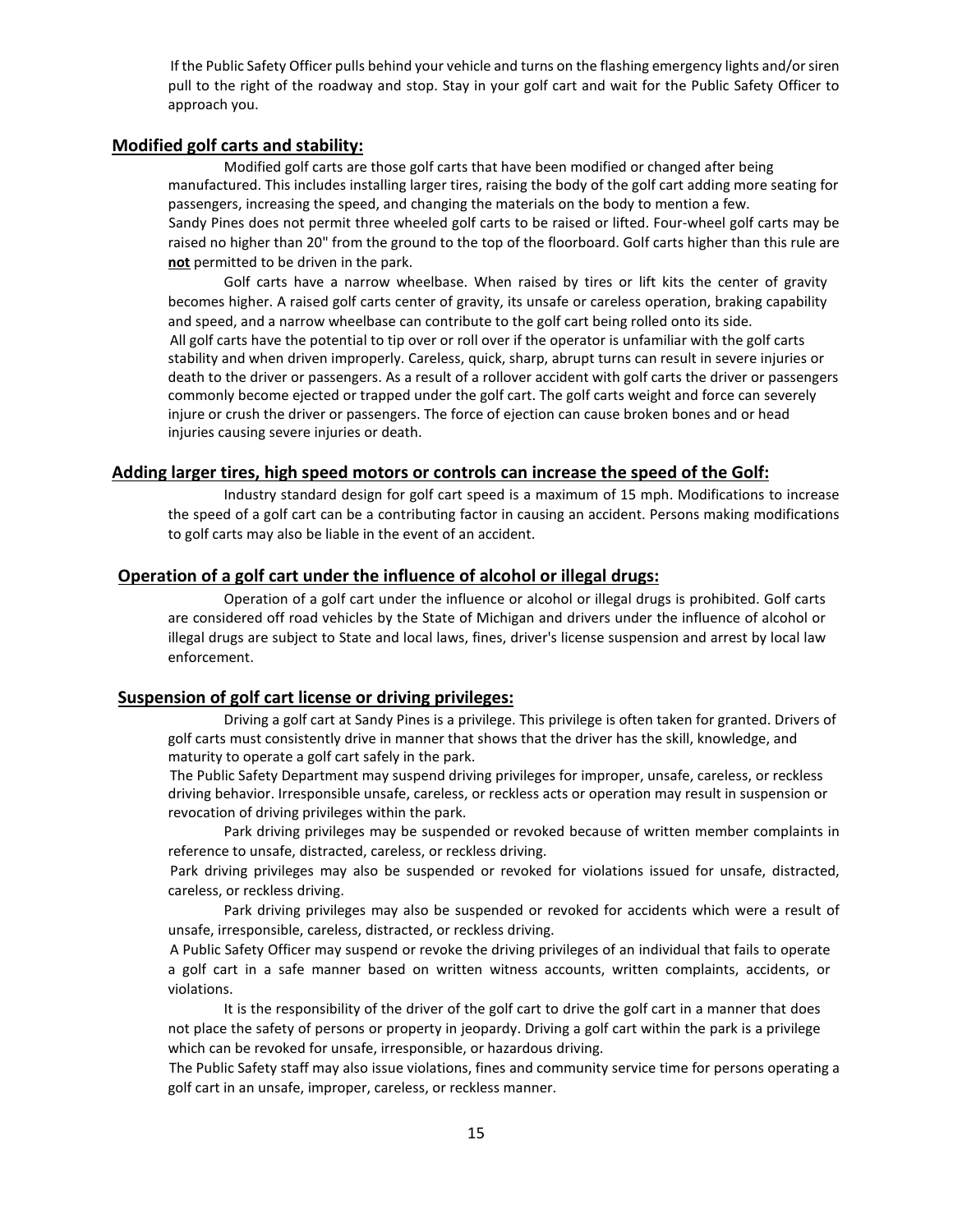# **Conclusion:**

Each year the Public Safety staff witness youth, young adults, and adults operating golf carts improperly. Each year the Public Safety staff receives numerous complaints in reference to the way in which a golf cart is being driven. The Public Safety staff does write many citations reflected to improper or unsafe use of golf carts within the park. Our effort is to prevent injury or death to a child, youth, or adult.

#### **Golf carts are not toys.**

Severe injuries or death can result from their improper operation. Supervision, enforcement, and discipline is first that of the parent/Guardian, or owner of the golf cart. Owners and parents/Guardian are responsible in visually supervising persons using their golf cart. What starts a fun day on a golf cart then turns to horseplay, distracted driving and then an accident can have disastrous consequences. Please take the time to read the following real case study of an incident that occurred in Michigan recently.

### **Real Case Study:**

**LAKE TOWNSHIP** Huron County Assistant Prosecutor Stephen Allen described an agonizing struggle to a group of Detroit middle school students.

"I've got a case where this person was driving a vehicle down the road," he told the class in early April, "He crossed over the center line and struck an elderly lady on the side of the road, in her driveway. He dragged her a few feet, bailed out of the vehicle, and took off. He killed her. What should you do to him?" The class was unanimous: "Lock him up and throw away the keys."

"One more thing," Allen said. "The driver was 9 years old, and he was driving a golf cart." The students went silent.

What should be done about the boy? Or his parents? Or the owner of the golf cart?

It sounds so harmless, letting a child drive a golf cart. It sounds so ordinary, especially in this state, where thousands of people haul off-road vehicles Up North every weekend. Sometimes, parents let their kids drive them on public roads, even though it is illegal in most situations.

This case shows everything that can go wrong, from the woman's death to, now, criminal charges.

For several months, Allen has struggled with the unusual case, which happened Oct. 2 in this cottage community in Michigan <sup>1</sup>s Thumb. A 9-year-old boy from Bloomfield Hills drove a golf cart illegally down a two-lane public road. He told Michigan State Police that he lost control, swerved across the double yellow line onto the wrong side of the road and ran over Ursula Nitzko, 75.

He left the cart and ran back to where his parents were staying. "You're going to be mad," the boy yelled to his parents. "You're going to kill me."

Nitzko, who suffered broken bones in her lower leg and a fractured skull, died at a hospital.

"l am still suffering," Hans Nitzko said of his wife's death. "My life has come to an end." Charges and court cases

As Nitzko and his relatives grieve the loss of a wife, mother, and grandmother, two families from metro Detroit face unusual criminal charges and civil lawsuits.

Originally, Allen decided to charge the boy with negligent homicide, although it would be rare for someone so young to face such a charge. If convicted, he could be sent to a juvenile facility for up to 2 years or be put on probation.

But Allen is reconsidering those charges, waiting for more information about the boy. "The information that 1 am getting is that he's a pretty good kid, pretty good student," he said.

Allen has filed charges against the boy's father and the owner of the golf cart, linking two families that were Up North together for the weekend. Ali Chahine, the boy's father, was charged with aiding-and abetting negligent homicide, a 2-year circuit court misdemeanor, and aiding-and-abetting, allowing an unlicensed driver to operate a motor vehicle causing death, a 5-year felony. He is to be arraigned Thursday in district court in Bad Axe.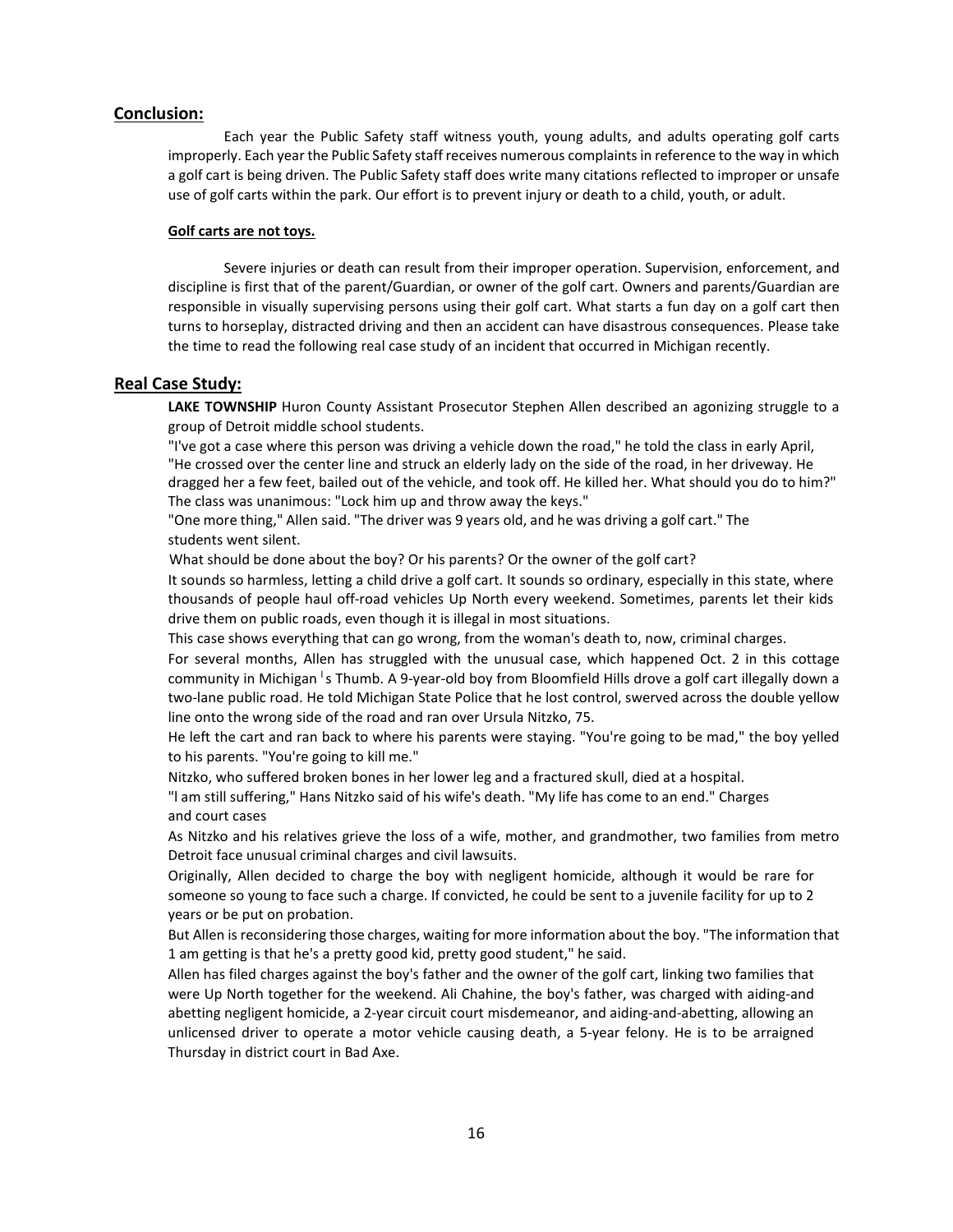Carlo J. Ciaramitaro of Harrison Township, who owns the golf cart, was charged with allowing an unlicensed driver to operate a motor vehicle causing death, a 5-year felony, and contributing to the delinquency of a minor, a 90-day misdemeanor, upon conviction. He is to be arraigned May 4. Allen said he charged the adults because they were in a position of responsibility.

"Someone has to be held accountable, No. 1," he said. "Secondly, we have to send a clear message to the community that this behavior will not be tolerated. And maybe it would have been different if it had been isolated, if the golf carts were on the lawn and the kid, unbeknownst" to the adults took the cart, "but this is with the adult's approval."

It is against the law to drive a golf cart on a road without a driver  $\frac{1}{s}$  license and registration. 'A form of babysitter'

In the last 10 years, fatal accidents involving off-road vehicles increased dramatically in Michigan, according to State Police statistics. From 1995 to 2004, 81 people died in off-road vehicle crashes on Michigan roads. There were 2,545 accidents, although experts say they believe the number of crashes was under reported. Lake Township Supervisor Clay Kelterborn said he has seen a spike in the number of complaints regarding children on golf carts. "l think the trend is becoming, and I hate to say this but I'm not the only one who has said this -- that this is a form of babysitter for kids," Kelterborn said.

The defendants have denied responsibility in court papers, saying the boy admits to being involved in the accident but claims he was "confronted with a sudden emergency, not of his own making".

Michigan State Police, in a report obtained by the Free Press through a Freedom of Information Act request, say the boy told them he swerved to avoid a branch or stick in the road. The police did not find a stick or branch.

Several neighbors told police a similar story: All weekend, a group of children drove golf carts up and down Van Road, racing, making quick U-turns in driveways and on M-25, spinning the tires in gravel.

Francis and Kathleen Pytlowany told police that "the kids driving the carts were not paying attention to where they were going, but instead were watching the other carts."

The couple did not see any adult supervision and told police in a joint written statement: "None of the little girls could barely reach the pedals." A premonition?

About 15 minutes before the tragedy, Pamela Volz and Michael Osmond told police they were riding bicycles home from the beach. Two golf carts cut in front of them sharply. Osmond told Volz, "unless somebody gets control of those kids, they will be getting into a lot of trouble."

They saw Ursula Nitzko at the end of her driveway spreading sealant. It was a perfect fall day 79 degrees, partly sunny, with a gentle breeze.

Around the same time, Jean and Stanley Scott were taking their dog for a walk to the beach. They noticed a boy on a golf cart turning quickly on Van Road. They walked by Nitzko and talked to her. "l noticed her family around and how happy she seemed," Jean Scott said.

A few minutes later, a boy raced down the road in a golf cart, crossed from one side to the other and struck Nitzko.

#### **l lost control:**

About two hours after the accident, the boy admitted to Michigan State Police that he hit Nitzko. He said, "l lost control and hit her."

There were no other witnesses.

At the time of the accident, the boy's mother was inside the house where the family was staying, while Ali Chahine and Carlo Ciaramitaro were outside, according to the report.

A police officer noted: "There was a large white cube van parked in the driveway so anyone sitting on the deck could not see down the road because of the large van in the driveway."

The report did not state how fast the golf cart can travel. To use a golf cart on a public road, it must be registered with the Secretary of State as a low-speed vehicle. It cannot exceed 25 m.p.h.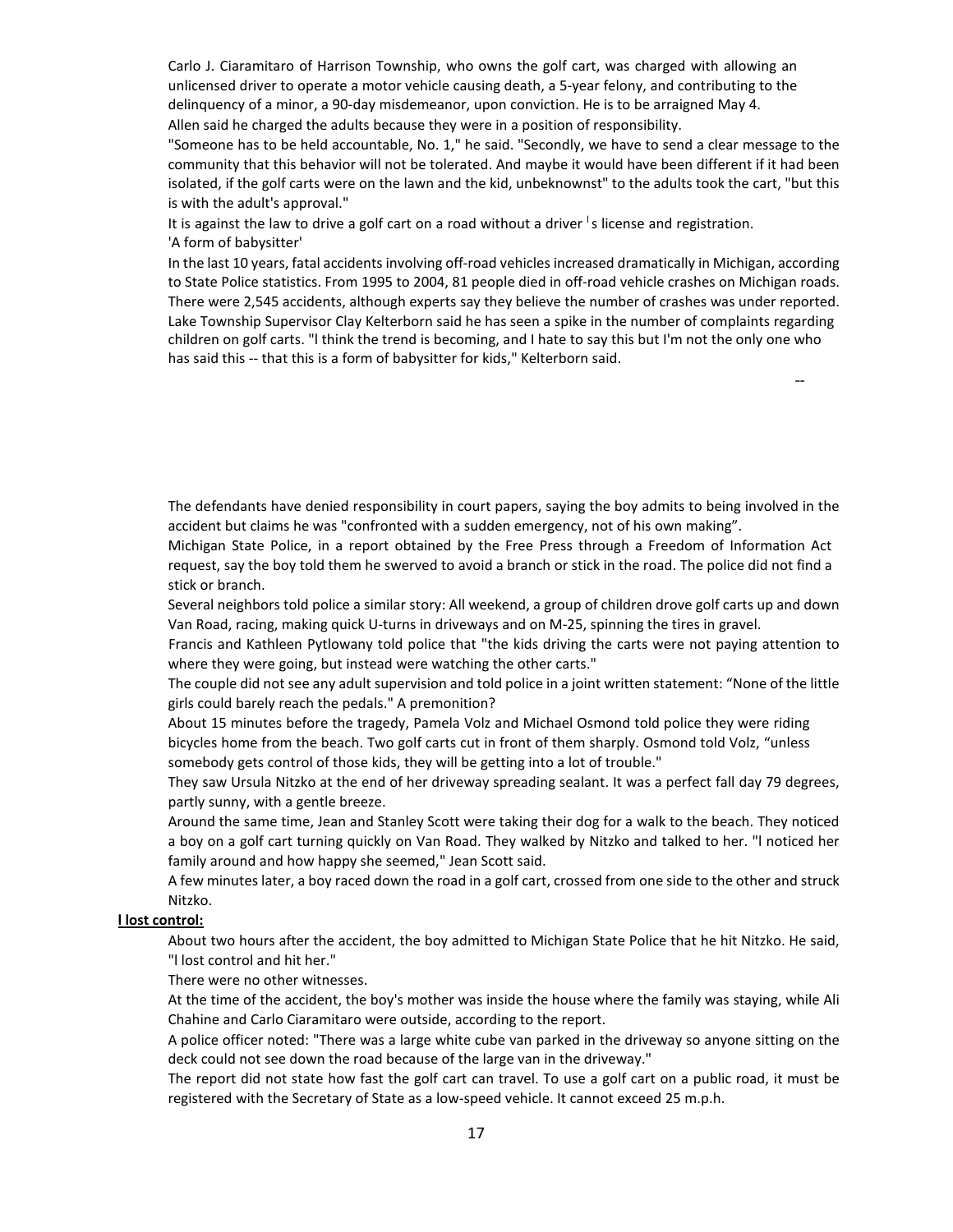A State Police officer talked to the Ciaramitaros and Chahines. The original incident report states: "Mr. Chahine said the wives did not want the kids driving the carts, but if they did get into one, he would just turn his head." A grisly scene

Nitzko, who loved to dance and garden, was married to Hans, a retired engineer from General Motors Corp. She died 25 days before their 50th wedding anniversary.

Hans Nitzko was on the other side of their house at the time of the accident. He said there were tire tracks on her body. Her skull was fractured. An autopsy revealed bleeding in her brain and lungs, she suffered a compound fracture of both her tibia and fibula of her left lower leg.

A state trooper saw blood on the driver side dashboard and gray hair on the driver side floor of the golf cart.

#### **Good intentions:**

Susan and Ali Chahine, through their attorney, declined to speak to the Free Press.

Mary Ciaramitaro expressed her sadness about the tragedy. She said the Chahines were invited to their cottage for a weekend,

"It was just an awful thing," she said. "It's sad, we brought them up there for fun, it was a tragedy."

Carlo Ciaramitaro spoke to the Free Press once but declined to comment again.

"It has kind of changed my life a lot," he said in a telephone interview April 5. "l don't know how to explain this. I'm sick over it, still. And we haven <sup>I</sup>t even gotten to step one of what is happening and what's going on."

He said that his insurance company has denied coverage. It is Ciaramitaro  $\overline{S}$  s understanding that the boy, now 10, does not know that Nitzko died.

"l don't think the parents have told him", he said. "l don't know if I agree with that, really. We don't bring it up that often."

### **We can't be every place:**

In the last two or three years, the number of complaints about children driving golf carts in Lake Township has spiked, said Kelterborn. He said he met with law enforcement officials several times about the offroad vehicle, or ORV, problem.

Lake Township, wedged between Caseville and Port Austin, has about 1,100 residents year-round. It does not have a police force but is served by the Huron County Sheriff's Department, Michigan State Police, and the state Department of Natural Resources.

Kelterborn said he contacted all of them with phone calls and letters and held a half-dozen meetings over the years about the ORV issue.

"They said they'd get back to me or check into it,"

Kelterborn said. "We've tried to raise the level of awareness. And we are putting it back in the lap of law enforcement. But I don't know where it's getting us. 'I

Huron County Sheriff Kent Tibbits said because of budget cuts, the department has 14 full-time deputies and might have one to four on the road at any time, to patrol 28 townships and 93 miles of shoreline. "We try to do the best we can, but we can't be every place," Tibbits said. "We are certainly aware of it. ... We've been at their meetings. We ask the people, when they see a problem, to call.